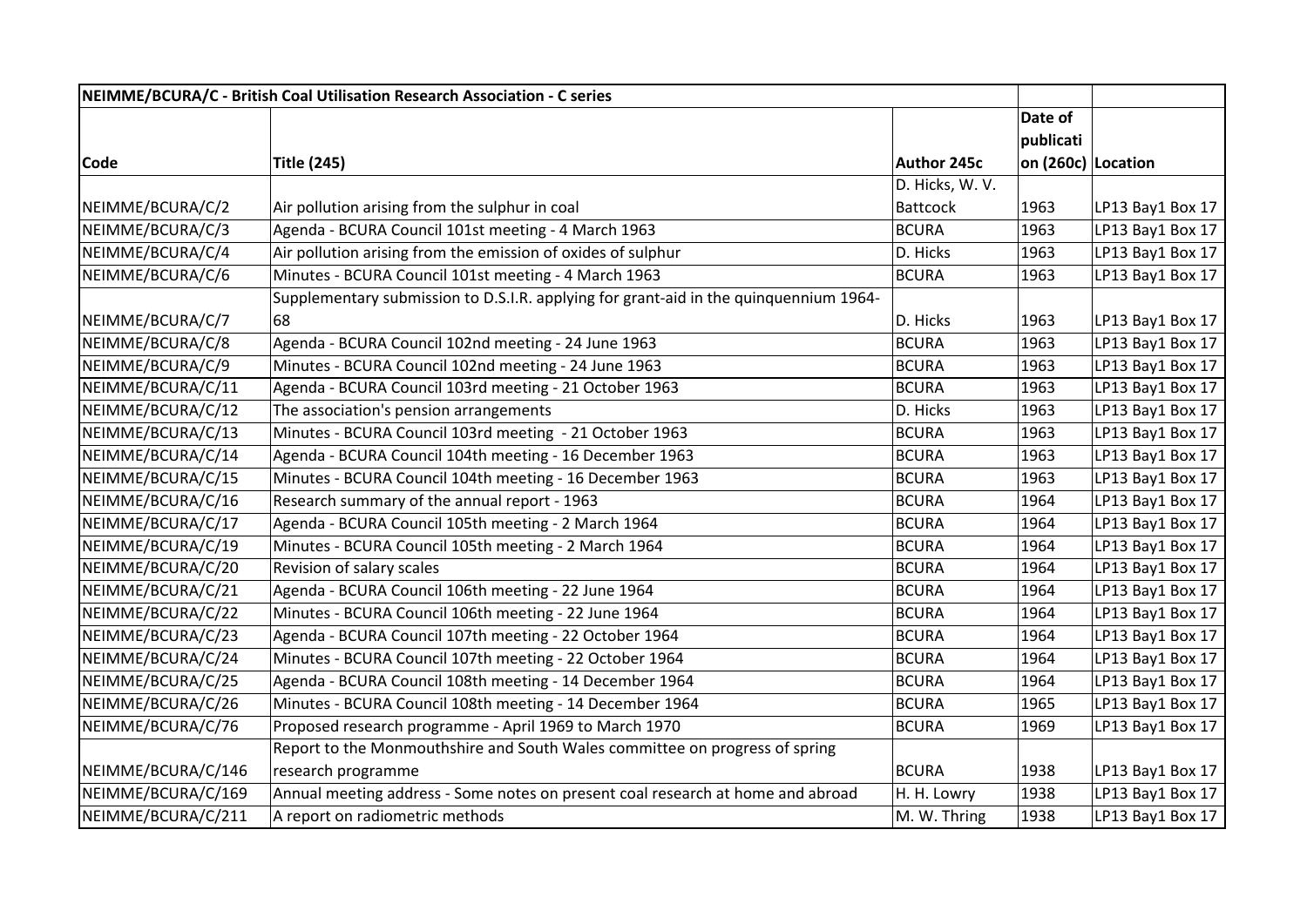| NEIMME/BCURA/C/222  | Calculation of temperature drop in producer gas mains                                     | BCURA           | 1938 | LP13 Bay1 Box 17 |
|---------------------|-------------------------------------------------------------------------------------------|-----------------|------|------------------|
| NEIMME/BCURA/C/226  | Schedule of essential measurements for the testing of coal pulverizers                    | <b>BCURA</b>    | 1938 | LP13 Bay1 Box 17 |
| NEIMME/BCURA/C/227  | Memorandum - Sampling of pulversied coal in an air stream                                 | <b>BCURA</b>    | 1938 | LP13 Bay1 Box 17 |
|                     |                                                                                           | Joint committee |      |                  |
|                     |                                                                                           | of gas producer |      |                  |
| NEIMME/BCURA/C/243  | Large scale experiments on the pressure and flow distribution in a gas producer           | reasearch       |      | LP13 Bay1 Box 17 |
| NEIMME/BCURA/C/279  | General programme of research                                                             | <b>BCURA</b>    | 1938 | LP13 Bay1 Box 17 |
| NEIMME/BCURA/C/283  | A report on the investigation of radiation from a coal fire                               | H. G. Crone     | 1938 | LP13 Bay1 Box 17 |
| NEIMME/BCURA/C/291  | Forty years, progress of smoke abatement with coal fires                                  | <b>BCURA</b>    | 1938 | LP13 Bay1 Box 17 |
| NEIMME/BCURA/C/338  | Report to the council from the programmes advisory committee - November 1938              | <b>BCURA</b>    | 1938 | LP13 Bay1 Box 17 |
| NEIMME/BCURA/C/339  | Report to the council on the work of the association for the period July - Novemebr       | <b>BCURA</b>    | 1938 | LP13 Bay1 Box 17 |
| NEIMME/BCURA/C/342  | General programme of research 1939                                                        | <b>BCURA</b>    | 1938 | LP13 Bay1 Box 17 |
|                     |                                                                                           | Sir Evan        |      |                  |
| NEIMME/BCURA/C/408  | Presidential address - First ordinary general meeting - Caxton Hall - 14 December 1938    | Williams, Bart  | 1938 | LP13 Bay1 Box 17 |
| NEIMME/BCURA/C/408  | Presidential address - First ordinary general meeting - Caxton Hall - 14 December 1938    | BCURA           | 1938 | LP13 Bay1 Box 17 |
|                     | Interim report to committee - The dynamics of ball mills (Part 1) Relationship between    |                 |      |                  |
| NEIMME/BCURA/C/433  | power and size                                                                            | Dr. H. Heywood  | 1939 | LP13 Bay1 Box 17 |
|                     | Interim report to committee - The dynamics of ball mills (Part 2) Coparative grinding     |                 |      |                  |
| NEIMME/BCURA/C/433a | tests                                                                                     | Dr. H. Heywood  | 1939 | LP13 Bay1 Box 17 |
|                     | Interim report to committee - The dynamics of ball mills (Part 3) Size grading and        |                 |      |                  |
| NEIMME/BCURA/C/433b | specific surface of the feeds and final products                                          | Dr. H. Heywood  | 1939 | LP13 Bay1 Box 17 |
|                     | Interim report to committee - The dynamics of ball mills (Part 5) Relationship between    |                 |      |                  |
| NEIMME/BCURA/C/433d | energy and surface                                                                        | Dr. H. Heywood  | 1939 | LP13 Bay1 Box 17 |
|                     | Interim report to committee - The dynamics of ball mills (Part 6) U.S. Bereau of mines    |                 |      |                  |
| NEIMME/BCURA/C/433e | ball mill tests, with 8" mill                                                             | Dr. H. Heywood  | 1939 | LP13 Bay1 Box 17 |
| NEIMME/BCURA/C/446  | Abstracts of published papers and articles on producer gas for road and marine            | <b>BCURA</b>    | 1939 | LP13 Bay1 Box 17 |
|                     | Statistics of the licensed road vehicles at September 1937 - Totals for Great Britain and |                 |      |                  |
|                     | Northern Ireland - Extracted from thee motor industry of Great Britain, 1938, Published   |                 |      |                  |
| NEIMME/BCURA/C/453  | by the Society of Motor Manufacturers and Traders Ltd.                                    | BCURA           | 1939 | LP13 Bay1 Box 17 |
| NEIMME/BCURA/C/461  | Coal utilisation and the main-line railways                                               | <b>BCURA</b>    | 1939 | LP13 Bay1 Box 17 |
|                     | Notes of discussion with Dr. Haworth, Leyland Motors Ltd., which have not yet been        |                 |      |                  |
| NEIMME/BCURA/C/463  | corrected by Dr. Haworth                                                                  | <b>BCURA</b>    |      | LP13 Bay1 Box 17 |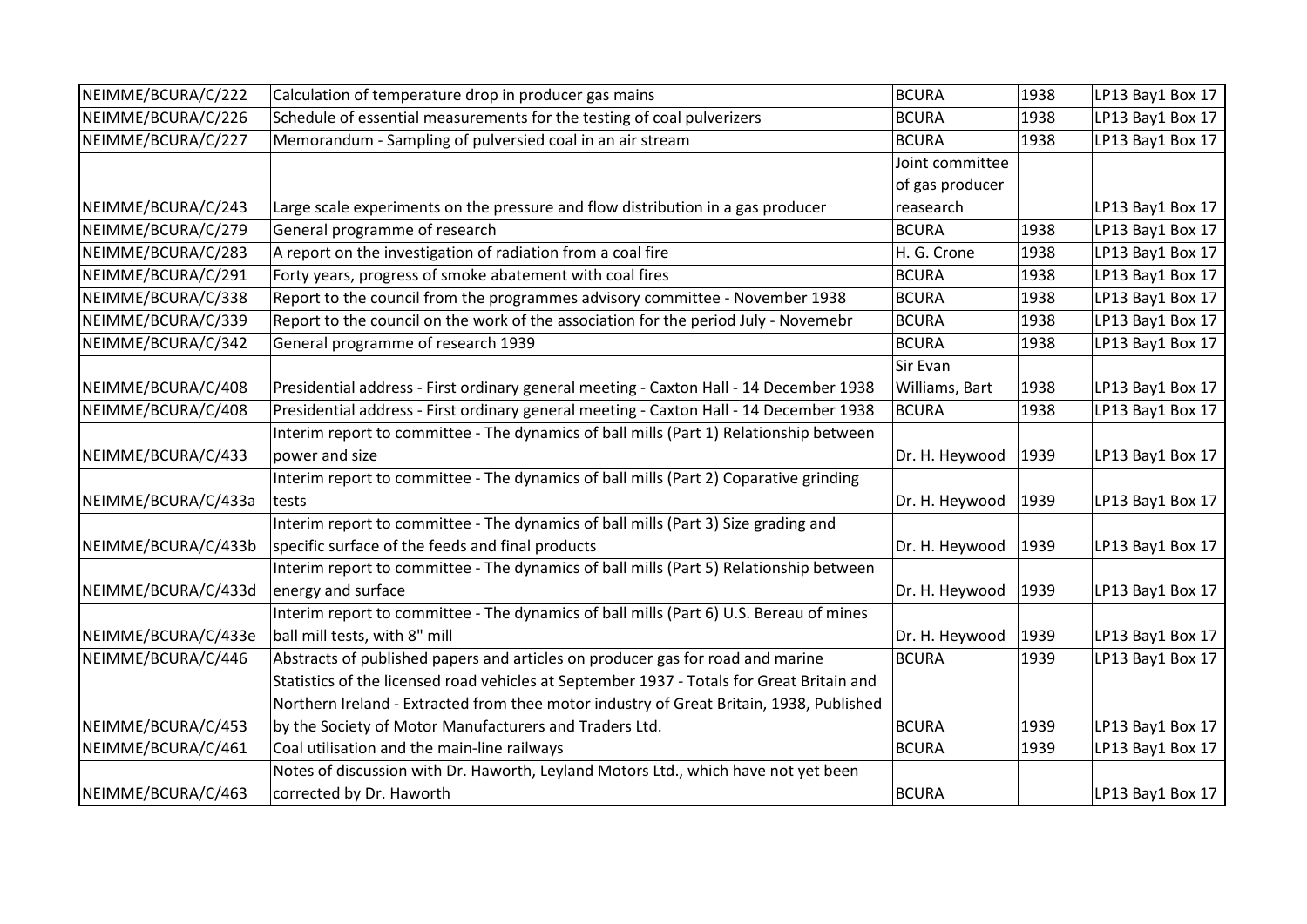|                    |                                                                                           | Mr. Hippisley,          |      |                  |
|--------------------|-------------------------------------------------------------------------------------------|-------------------------|------|------------------|
|                    |                                                                                           | Mr. H. M.               |      |                  |
|                    |                                                                                           | Lawrence, Mr.           |      |                  |
|                    | Verbatim report of discussions with representatives of various concerns interested in     | Ogilvie Herald,         |      |                  |
| NEIMME/BCURA/C/457 | producer gas transport - 6 January 1939 - Questions 308-465                               | Mr. B. Goldman          | 1939 | LP13 Bay1 Box 17 |
|                    | Verbatim report of discussions with representatives of various concerns interested in     |                         |      |                  |
| NEIMME/BCURA/C/467 | producer gas transport - 6 January 1939 - Questions 270-307                               | Mr. Hall                | 1939 | LP13 Bay1 Box 17 |
| NEIMME/BCURA/C/368 | The secrets of the coal fire - Results of recent research shown by a film                 | <b>BCURA</b>            | 1938 | LP13 Bay1 Box 17 |
|                    | Research and the domestic coal fire - Lecture by Professor P. O. Rosin at the Institution |                         |      |                  |
| NEIMME/BCURA/C/386 | of Civil Engineers - Cause of Smoky Chimneys illustrated by a film                        | <b>BCURA</b>            | 1938 | LP13 Bay1 Box 17 |
|                    | Review of investigayions into the effect of variation of oven temperature upon the        |                         |      |                  |
| NEIMME/BCURA/C/469 | roasting of meat                                                                          | A. Craig-Bennett   1939 |      | LP13 Bay1 Box 17 |
| NEIMME/BCURA/C/475 | Memorandum - The American practice in packaging coal                                      | <b>BCURA</b>            | 1939 | LP13 Bay1 Box 17 |
|                    |                                                                                           | H. G. Crone, J. J.      |      |                  |
| NEIMME/BCURA/C/486 | Domestic oven fires - Calamite igniters                                                   | <b>Scanes</b>           | 1939 | LP13 Bay1 Box 17 |
| NEIMME/BCURA/C/488 | Ignition of fires by electrical means                                                     | H. G. Crone             | 1939 | LP13 Bay1 Box 17 |
|                    | Report from The Department of Scientific and Industrial Research on experiments           |                         |      |                  |
|                    | carried out at the fuel research station on the effect of size of coal on smoke emission  |                         |      |                  |
| NEIMME/BCURA/C/510 | and radiation from a domestic grate                                                       | <b>BCURA</b>            | 1939 | LP13 Bay1 Box 17 |
| NEIMME/BCURA/C/523 | Calculation of heat losses from furnaces in the steady state                              | <b>BCURA</b>            |      | LP13 Bay1 Box 17 |
| NEIMME/BCURA/C/526 | Note on deposits in producer gas mains                                                    | <b>BCURA</b>            | 1939 | LP13 Bay1 Box 17 |
|                    |                                                                                           | G. Szikla and A.        |      |                  |
| NEIMME/BCURA/C/533 | Translation series - The Szikla-Rozinek producer                                          | Rozinek                 | 1939 | LP13 Bay1 Box 17 |
| NEIMME/BCURA/C/540 | Probable errors in sieving and sub-divisions of samples of coal dusts                     | Dr. H. Heywood          | 1939 | LP13 Bay1 Box 17 |
|                    |                                                                                           | Colonel D. C.           |      |                  |
|                    | Verbatum report of discussions with representatives of the Society of Motor               | McLagan, Mr. H.         |      |                  |
| NEIMME/BCURA/C/566 | Manufacturers and Traders Ltd. - 20 January 1939 - Questions 466-545                      | E. MacGillivray         | 1939 | LP13 Bay1 Box 17 |
| NEIMME/BCURA/C/567 | Memorandum - Comparative sieving tests                                                    | Dr. H. Heywood          | 1939 | LP13 Bay1 Box 17 |
| NEIMME/BCURA/C/568 | Memorandum - The dynamics of ball mills                                                   | Dr. H. Heywood          | 1939 | LP13 Bay1 Box 17 |
|                    |                                                                                           | J. G. Bennett, M.       |      |                  |
| NEIMME/BCURA/C/584 | The general laws of flow in gas producer and similar beds                                 | W. Thring               | 1939 | LP13 Bay1 Box 17 |
| NEIMME/BCURA/C/601 | Coal size degradation - A survey of research published prior to 1939                      | R. L. Brown             | 1939 | LP13 Bay1 Box 17 |
| NEIMME/BCURA/C/604 | Deterioration of Chimneys and flues due to corrsive action of flue gases from solid fuels | <b>BCURA</b>            | 1939 | LP13 Bay1 Box 17 |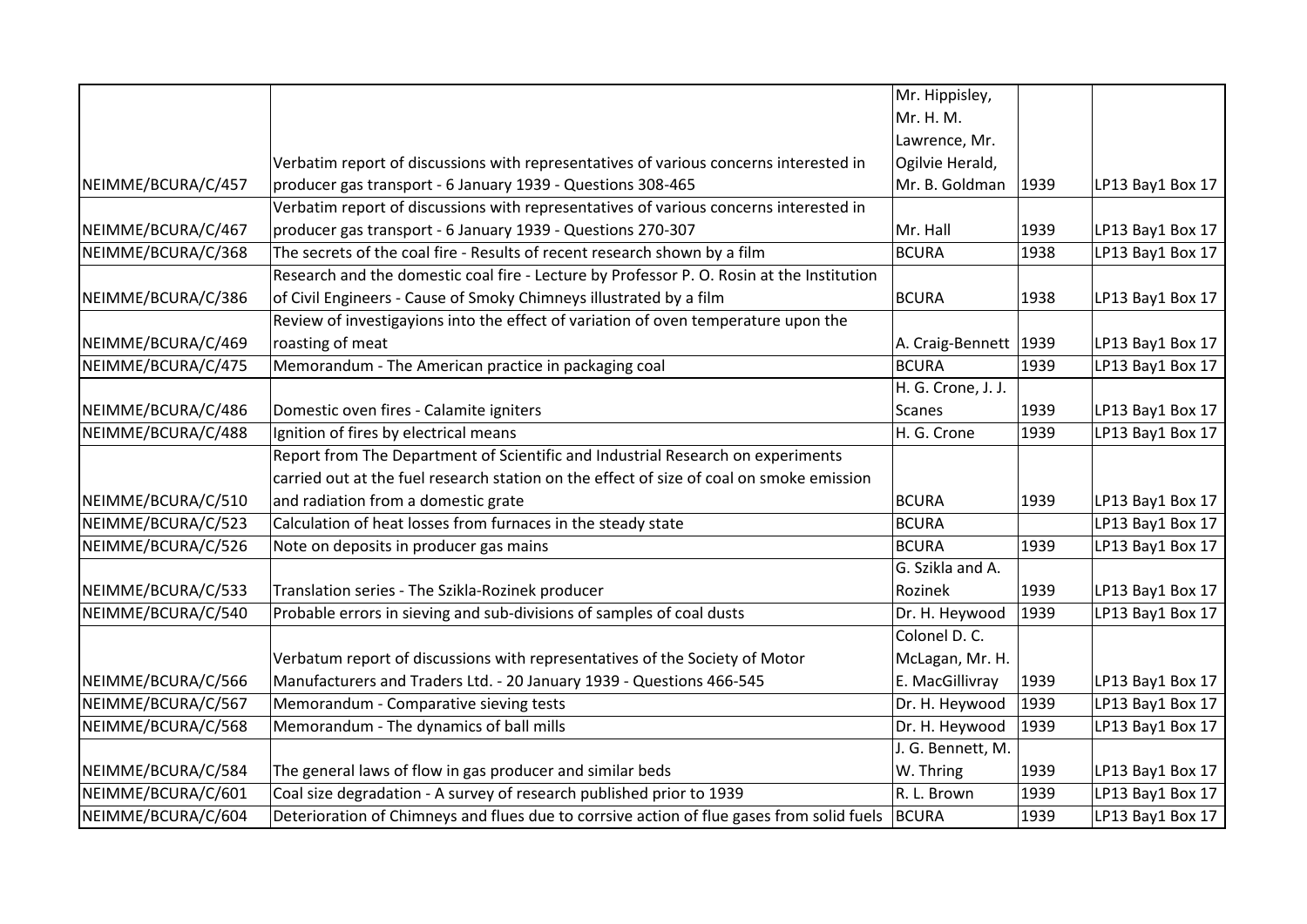| NEIMME/BCURA/C/612 | The use of South Wales coals on combination grates                                        | <b>BCURA</b>            | 1939 | LP13 Bay1 Box 17 |
|--------------------|-------------------------------------------------------------------------------------------|-------------------------|------|------------------|
| NEIMME/BCURA/C/607 | Relationship between specific surface of coal dust and rate of combustion                 | <b>BCURA</b>            | 1939 | LP13 Bay1 Box 17 |
|                    | Report on technical subcommittee on schedule of South Wales Coals for popular types       |                         |      |                  |
| NEIMME/BCURA/C/662 | of domestic appliances                                                                    | <b>BCURA</b>            | 1939 | LP13 Bay1 Box 18 |
| NEIMME/BCURA/C/663 | The railway companies and coal utilisation research                                       | <b>BCURA</b>            | 1939 | LP13 Bay1 Box 18 |
|                    | Investigaton of the requirements of cooking apparatus for restaurants, hotels,            |                         |      |                  |
| NEIMME/BCURA/C/664 | institutions, etc.                                                                        | A. Craig-Bennett   1939 |      | LP13 Bay1 Box 18 |
|                    | Report to the Monmouthshire and South Wales Coal Owners Association of work done          |                         |      |                  |
|                    | during 1938 under the terms of an agreement for research into the utilisation of South    |                         |      |                  |
| NEIMME/BCURA/C/668 | <b>Wales Coals</b>                                                                        | <b>BCURA</b>            | 1939 | LP13 Bay1 Box 18 |
|                    |                                                                                           | Sir Evan                |      |                  |
| NEIMME/BCURA/C/695 | Presidential address - Second ordinary general meeting - 28 June 1939                     | Williams, Bart          | 1939 | LP13 Bay1 Box 18 |
| NEIMME/BCURA/C/734 | Classification of bulletin                                                                | <b>BCURA</b>            |      | LP13 Bay1 Box 18 |
| NEIMME/BCURA/C/740 | Experimental station at West Brompton London                                              | <b>BCURA</b>            |      | LP13 Bay1 Box 18 |
|                    | Note on space heating with warm air using solid fuel - Some existing methods of space     |                         |      |                  |
| NEIMME/BCURA/C/745 | heating with warm air using solid fuel                                                    | <b>BCURA</b>            | 1939 | LP13 Bay1 Box 18 |
| NEIMME/BCURA/C/754 | Synopsis of research programme                                                            | <b>BCURA</b>            | 1939 | LP13 Bay1 Box 18 |
| NEIMME/BCURA/C/774 | Note on the development of producer gas for small scale uses in Great Britain             | <b>BCURA</b>            | 1939 | LP13 Bay1 Box 18 |
|                    | List of German patents relating to water-tube boilers, taken out during the period        |                         |      |                  |
| NEIMME/BCURA/C/786 | 1934/39                                                                                   | <b>BCURA</b>            | 1939 | LP13 Bay1 Box 18 |
|                    | List of German patents relating to domestic heating and cooking installations using solid |                         |      |                  |
| NEIMME/BCURA/C/775 | fuels taken out during the period 1934 - 1939                                             | <b>BCURA</b>            | 1939 | LP13 Bay1 Box 18 |
| NEIMME/BCURA/C/800 | Minutes - Conference on producer gas fuel - 9 Novemebr 1939                               | <b>BCURA</b>            | 1939 | LP13 Bay1 Box 18 |
|                    |                                                                                           | W. F. Carey, E.         |      |                  |
|                    |                                                                                           | W. Robey, H.            |      |                  |
| NEIMME/BCURA/C/815 | Development of a centrifugal ball mill                                                    | Heywood                 | 1939 | LP13 Bay1 Box 18 |
|                    | Report of the informal meeting of the South Wales members of Advisor Research             |                         |      |                  |
| NEIMME/BCURA/C/816 | Committee - 1 December 1939                                                               | <b>BCURA</b>            | 1939 | LP13 Bay1 Box 18 |
|                    | Progress Report - Deposits on the external heating surfaces of water-tube boilers - May   |                         |      |                  |
| NEIMME/BCURA/C/823 | to December 1939                                                                          | Alan Taylor             | 1940 | LP13 Bay1 Box 18 |
|                    | The determination of potential tar in anthracites and fuels containing small amounts of   |                         |      |                  |
| NEIMME/BCURA/C/826 | tar                                                                                       | <b>BCURA</b>            |      | LP13 Bay1 Box 18 |
| NEIMME/BCURA/C/849 | Salvage in the coal industry                                                              | J. G Bennett            | 1940 | LP13 Bay1 Box 18 |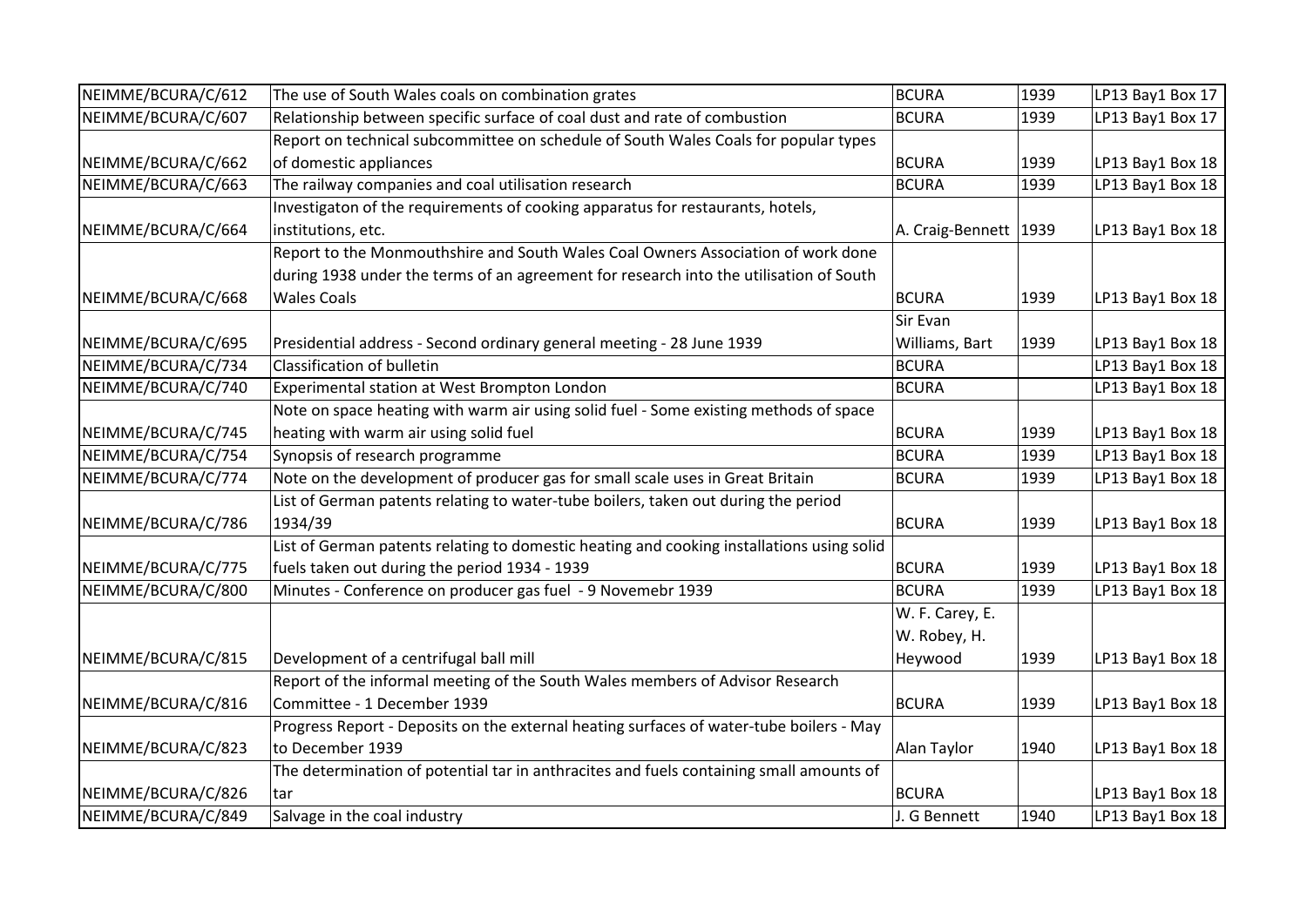| NEIMME/BCURA/C/859  | An investigation of laboratory grindability tests                                          | H. Heywood        | 1945 | LP13 Bay1 Box 18 |
|---------------------|--------------------------------------------------------------------------------------------|-------------------|------|------------------|
| NEIMME/BCURA/C/883  | The preparation of sized coals during 1939                                                 | R. L. Brown       |      | LP13 Bay1 Box 18 |
| NEIMME/BCURA/C/927  | Report to committee - Tests on industrial pulverizers                                      | H. Heywood        | 1940 | LP13 Bay1 Box 18 |
| NEIMME/BCURA/C/994  | Progress report - Alternative fuels for portable gas produceers - July 1940                | <b>BCURA</b>      | 1940 | LP13 Bay1 Box 18 |
| NEIMME/BCURA/C/1012 | A cheap by-pass connnection for gas sampling tubes                                         | E. L. Mays        | 1940 | LP13 Bay1 Box 18 |
| NEIMME/BCURA/C/1047 | The heating and drying of air raid shelters                                                | <b>BCURA</b>      | 1940 | LP13 Bay1 Box 18 |
| NEIMME/BCURA/C/1084 | Deposits and corrosion in air-heaters of power plant                                       | F. F. Ross        | 1941 | LP13 Bay1 Box 18 |
| NEIMME/BCURA/C/1135 | Open hearth furnace research                                                               | <b>BCURA</b>      |      | LP13 Bay1 Box 18 |
| NEIMME/BCURA/C/1139 | Quarterly report No. 1 - First quarter's working 1941                                      | <b>BCURA</b>      | 1941 | LP13 Bay1 Box 18 |
| NEIMME/BCURA/C/1033 | The mobile gas producer - Report on research and development work, 1939/1940               | J. G. Bennett     | 1940 | LP13 Bay1 Box 18 |
| NEIMME/BCURA/C/1157 | Programme of research and services to members                                              | <b>BCURA</b>      | 1941 | LP13 Bay1 Box 18 |
| NEIMME/BCURA/C/1160 | Standardisation of C.A.B. test: Interim report on series III                               | <b>BCURA</b>      | 1941 | LP13 Bay1 Box 18 |
|                     | Notes on the design of classifier V. - Interim report on experiments on the classification |                   |      |                  |
| NEIMME/BCURA/C/1171 | of sand in water                                                                           | R. L. Brown       | 1941 | LP13 Bay1 Box 18 |
| NEIMME/BCURA/C/1175 | Memorandum                                                                                 | Dr. E. S. Grumell | 1941 | LP13 Bay1 Box 18 |
| NEIMME/BCURA/C/1193 | The BCURA Central draught producer - Description of plant and operating instructions       | <b>BCURA</b>      | 1941 | LP13 Bay1 Box 18 |
| NEIMME/BCURA/C/1201 | The convector principle - A means of improving the efficiency of the open fire             | <b>BCURA</b>      | 1941 | LP13 Bay1 Box 18 |
| NEIMME/BCURA/C/1207 | Comparison of fuels                                                                        | <b>BCURA</b>      | 1941 | LP13 Bay1 Box 18 |
| NEIMME/BCURA/C/1217 | Quarterly report No. 3 - Third quarter's working 1941                                      | <b>BCURA</b>      | 1941 | LP13 Bay1 Box 18 |
| NEIMME/BCURA/C/1218 | Bi-monthly progress report No. 4 - Covering period July 1st to August 31st 1941            | <b>BCURA</b>      | 1941 | LP13 Bay1 Box 18 |
| NEIMME/BCURA/C/1228 | Report on comparative tests - Strength and friability of producer gas fuels                | <b>BCURA</b>      | 1941 | LP13 Bay1 Box 18 |
| NEIMME/BCURA/C/1553 | The recovery of fuel values from coal washeries                                            | <b>BCURA</b>      | 1942 | LP13 Bay1 Box 19 |
| NEIMME/BCURA/C/1525 | Methods of determining particle size in the sub-seive size range                           | <b>BCURA</b>      | 1942 | LP13 Bay1 Box 19 |
|                     |                                                                                            | Domestic fires    |      |                  |
|                     |                                                                                            | and appliances    |      |                  |
| NEIMME/BCURA/C/1489 | Factors affecting the production of smoke from domestic open fires                         | committee         | 1942 | LP13 Bay1 Box 19 |
|                     |                                                                                            | Domestic fires    |      |                  |
|                     |                                                                                            | and appliances    |      |                  |
| NEIMME/BCURA/C/1489 | Factors affecting the performance of chimneys and flues                                    | committee         | 1942 | LP13 Bay1 Box 19 |
|                     |                                                                                            | Domestic fires    |      |                  |
|                     | Schedule of domestic appliances suitable for use with anthracite of South Wales dry        | and appliances    |      |                  |
| NEIMME/BCURA/C/1485 | steam coals                                                                                | committee         | 1942 | LP13 Bay1 Box 19 |
| NEIMME/BCURA/C/1477 | Draft Memorandum - The organisation of coal utilisation research                           | <b>BCURA</b>      | 1942 | LP13 Bay1 Box 19 |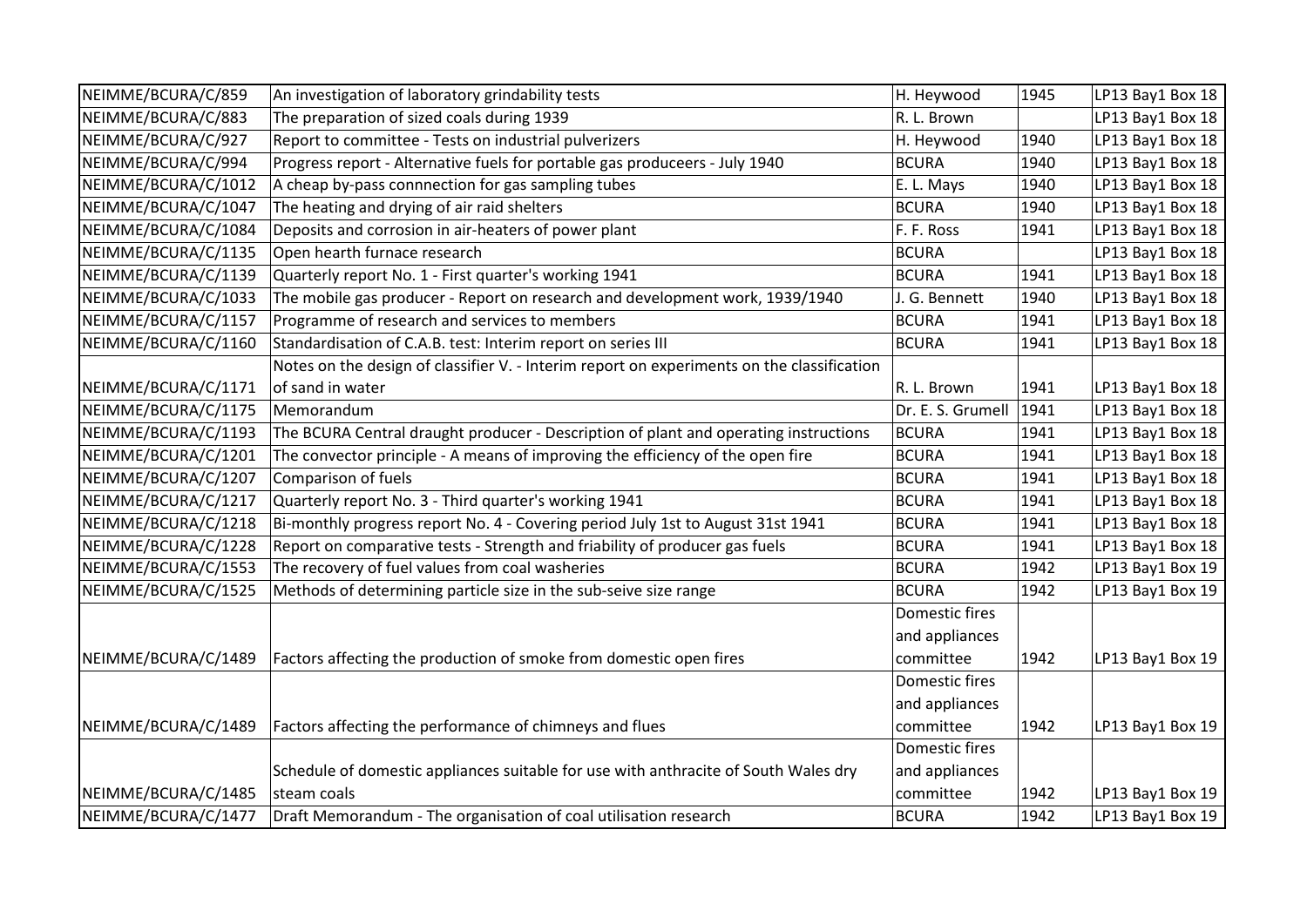| NEIMME/BCURA/C/1352  | Preliminary bibliography on heat flow meters                                             | <b>BCURA</b>           | 1942 | LP13 Bay1 Box 19 |
|----------------------|------------------------------------------------------------------------------------------|------------------------|------|------------------|
| NEIMME/BCURA/C/1353  | The utilisation of low grade fuels in gas producers                                      | M. W. Thring           |      | LP13 Bay1 Box 19 |
| NEIMME/BCURA/C/1355  | Quarterly progress report No. 1 - Covering period 1st January to 31st March 1942         | <b>BCURA</b>           | 1942 | LP13 Bay1 Box 19 |
| NEIMME/BCURA/C/1407  | Proposals for 50,000 producer gas vehicles to save 500,000 tons of petrol                | <b>BCURA</b>           | 1942 | LP13 Bay1 Box 19 |
|                      | Steam and the corrosion or air heaters - A discussion of the probable influence of steam |                        |      |                  |
| NEIMME/BCURA/C/1397  | on deposits and corrosion of preheaters, ducting, I. D. fans and stacks                  | F. F. Ross             | 1942 | LP13 Bay1 Box 19 |
|                      | Preliminary suggestions for an extended programme into the investigation of deposits     |                        |      |                  |
| NEIMME/BCURA/C/1393  | on the external heating sufaces of water-tube boilers                                    | BCURA                  | 1942 | LP13 Bay1 Box 19 |
|                      |                                                                                          | Domestic fires         |      |                  |
| NEIMME/BCURA/C/1388- |                                                                                          | and appliances         |      |                  |
| 9                    | Ministry of food                                                                         | committee              |      | LP13 Bay1 Box 19 |
|                      |                                                                                          | <b>BCURA</b> and       |      |                  |
|                      | The BCURA Central draught producer with Bedford Truck - Description of producer and      | <b>Vauxhall Motors</b> |      |                  |
| NEIMME/BCURA/C/1282  | operating instructions                                                                   | Ltd.                   | 1942 | LP13 Bay1 Box 19 |
| NEIMME/BCURA/C/1370  | Standard methods for determining the caking and swelling power of coal                   | A. H. Edwards          | 1942 | LP13 Bay1 Box 19 |
| NEIMME/BCURA/C/1365  | Second report on preliminary tests carried out at U. G. B. - 29 April 1942               | <b>BCURA</b>           | 1942 | LP13 Bay1 Box 19 |
| NEIMME/BCURA/C/1452  | The BCURA dust extractor report for low temperature deposits sub-committee R/12/3        | <b>BCURA</b>           | 1942 | LP13 Bay1 Box 19 |
| NEIMME/BCURA/C/1417  | Preliminary proposals for the work of research panel R/12/1                              | <b>BCURA</b>           | 1942 | LP13 Bay1 Box 19 |
|                      | Preliminary suggestions (2) for an extended programme into the investigation of          |                        |      |                  |
| NEIMME/BCURA/C/1413  | deposits on the external heating sufaces of water-tube boilers                           | <b>BCURA</b>           | 1942 | LP13 Bay1 Box 19 |
| NEIMME/BCURA/C/1338  | Bi-monthly progress report No. 6 - Covering period 1st October to 31st December 1941     | <b>BCURA</b>           | 1942 | LP13 Bay1 Box 19 |
| NEIMME/BCURA/C/1335  | Operating experience on the updraught producer equipment                                 | <b>BCURA</b>           | 1942 | LP13 Bay1 Box 19 |
| NEIMME/BCURA/C/1312  | Report - Research into the firing of shell-type boilers                                  | <b>BCURA</b>           | 1942 | LP13 Bay1 Box 19 |
|                      | Report on the work undertaken for C. D. Research group from September 1941 to May        | R. F. Jennings, G.     |      |                  |
| NEIMME/BCURA/C/1363  | 1942                                                                                     | C. Phillpotts          | 1942 | LP13 Bay1 Box 19 |
|                      | Measurement of the internal surface of coals and cokes by the heating of wetting         |                        |      |                  |
| NEIMME/BCURA/C/1364  | method - technique of measurement                                                        | Dr. W. Hirst           | 1942 | LP13 Bay1 Box 19 |
|                      |                                                                                          | D. H. Bangham,         |      |                  |
|                      |                                                                                          | W. Hirst, C. G.        |      |                  |
| NEIMME/BCURA/C/1361  | The mechanism of alkali activation - Report of progress - January to December 1941       | Cannon                 | 1942 | LP13 Bay1 Box 19 |
|                      | On the motion of irregular particles in non-uniform streams - Notes on the design of a   |                        |      |                  |
| NEIMME/BCURA/C/1357  | classifier                                                                               | R. L. Brown            | 1942 | LP13 Bay1 Box 19 |
| NEIMME/BCURA/C/1354  | The recovery of fuel values from coal washeries                                          | R. L. Brown            | 1942 | LP13 Bay1 Box 19 |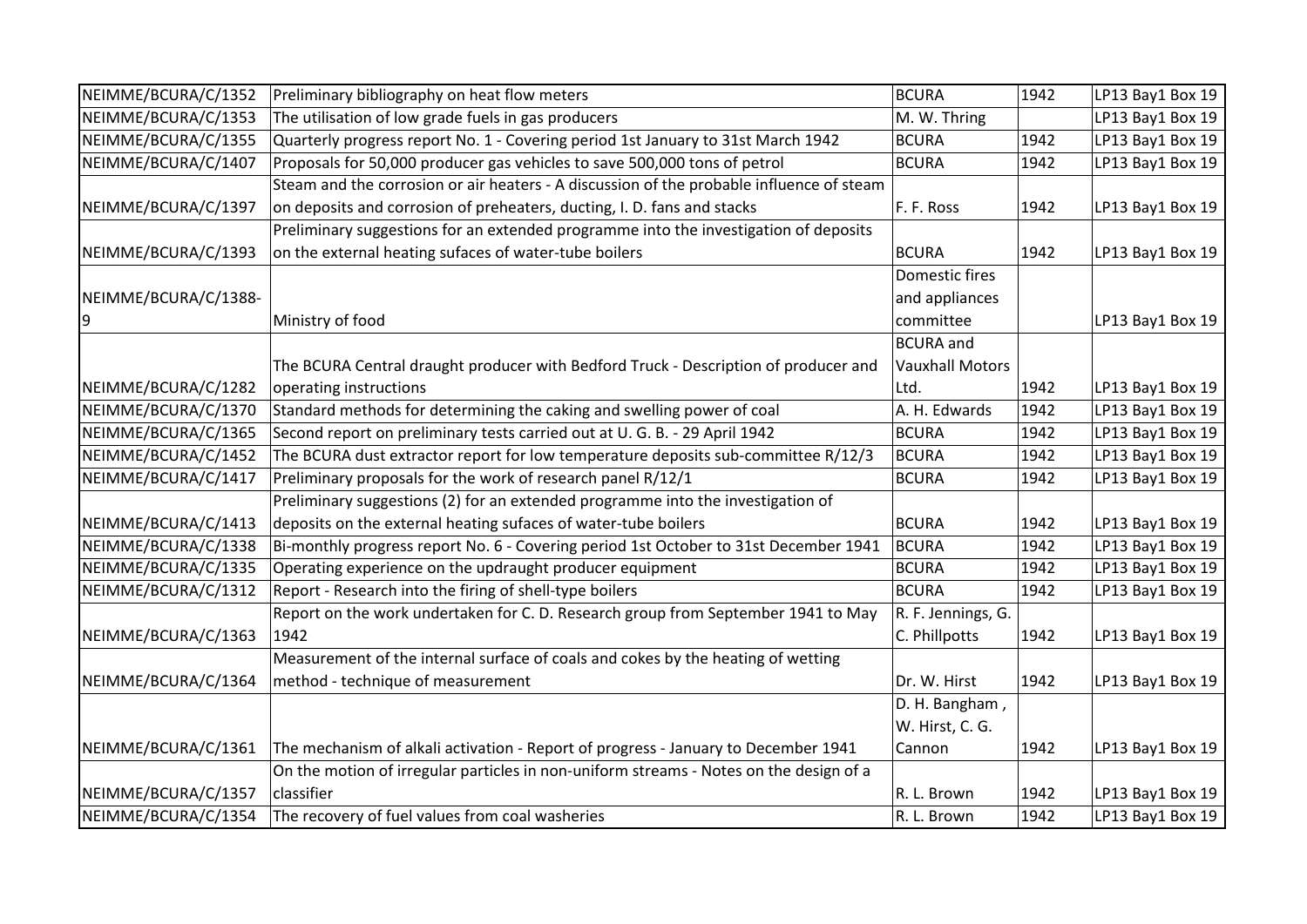| NEIMME/BCURA/C/1291  | The future of coal                                                                         | J. G. Bennett      |      | LP13 Bay1 Box 19 |
|----------------------|--------------------------------------------------------------------------------------------|--------------------|------|------------------|
|                      |                                                                                            | M. Pirani and M.   |      |                  |
| NEIMME/BCURA/C/1297  | Furnace and ceramic research up to December 1941                                           | W. Thring          | 1942 | LP13 Bay1 Box 19 |
|                      |                                                                                            | Sir Evan           |      |                  |
| NEIMME/BCURA/C/1263  | Presidential address - To the members of BCURA                                             | Williams, Bart     |      | LP13 Bay1 Box 19 |
| NEIMME/BCURA/C/1283  | The metering of steam in factories                                                         | M. W. Thring       | 1942 | LP13 Bay1 Box 19 |
| NEIMME/BCURA/C/1366  | The grading of slacks                                                                      | R. L. Brown        | 1942 | LP13 Bay1 Box 19 |
| NEIMME/BCURA/C/1564  | Memorandum - The future of coal utilisation research                                       | J. G. Bennett      | 1942 | LP13 Bay1 Box 19 |
| NEIMME/BCURA/C/1574/ |                                                                                            |                    |      |                  |
|                      | Biennial report 1940-1941 - Coal properties                                                | <b>BCURA</b>       | 1942 | LP13 Bay1 Box 19 |
| NEIMME/BCURA/C/1581  | Quarterly progress report No. 2 - Covering period 1st April to 30th June 1942              | <b>BCURA</b>       | 1942 | LP13 Bay1 Box 19 |
|                      | Memorandum submitted to The Right Hon. The inister of Works and Planning on                |                    |      |                  |
| NEIMME/BCURA/C/1610  | Domestic supplies of heat and power                                                        |                    |      | LP13 Bay1 Box 19 |
|                      |                                                                                            | D. Flint, D. P.    |      |                  |
| NEIMME/BCURA/C/1620  | Progress report on the constitution of bonded superheater and boiler-tube deposits         | Riley, F. F. Ross  | 1942 | LP13 Bay1 Box 19 |
| NEIMME/BCURA/C/1648  | Third progress report of research committee R/14                                           | <b>BCURA</b>       | 1942 | LP13 Bay1 Box 19 |
|                      |                                                                                            | Domestic fires     |      |                  |
|                      |                                                                                            | and appliances     |      |                  |
| NEIMME/BCURA/C/1654  | Recommendations for the development of improved solid fuel burning appliances              | committee          | 1942 | LP13 Bay1 Box 19 |
|                      | ing and cooking equipment for working class houses - The development of solid fuel         | Domestic fires     |      |                  |
|                      | heatDraft specification of minimum performance - Combined space heating, cooking           | and appliances     |      |                  |
| NEIMME/BCURA/C/1655  | and hot water units (multiple duty units)                                                  | committee          | 1942 | LP13 Bay1 Box 19 |
| NEIMME/BCURA/C/1684  | Quarterly progress report No. 3 - Covering period 1st July to 30th September 1942          | <b>BCURA</b>       | 1942 | LP13 Bay1 Box 19 |
|                      | The problem of dirty heating surfaces especially with boiler plant for fuels with high ash |                    |      |                  |
| NEIMME/BCURA/C/1712  | content                                                                                    | <b>BCURA</b>       | 1942 | LP13 Bay1 Box 19 |
|                      | Revised draft - Report of the planning sub-committee to the domestic fuels and             |                    |      |                  |
| NEIMME/BCURA/C/1716  | appliances committee                                                                       |                    |      | LP13 Bay1 Box 19 |
|                      | Report of planning sub-committee of domestic fuels appliances committee on                 |                    |      |                  |
|                      | acceleration and extension of work of the committee in connection with post-war            |                    |      |                  |
| NEIMME/BCURA/C/1742  | reconstruction                                                                             | <b>BCURA</b>       | 1942 | LP13 Bay1 Box 19 |
|                      |                                                                                            | D. H. Bangham,     |      |                  |
|                      | Classification of coals according to colloid-physical properties. The heats of wetting     | W. Hirst, F. A. P. |      |                  |
| NEIMME/BCURA/C/1776  | some typical British coals                                                                 | Maggs              | 1942 | LP13 Bay1 Box 19 |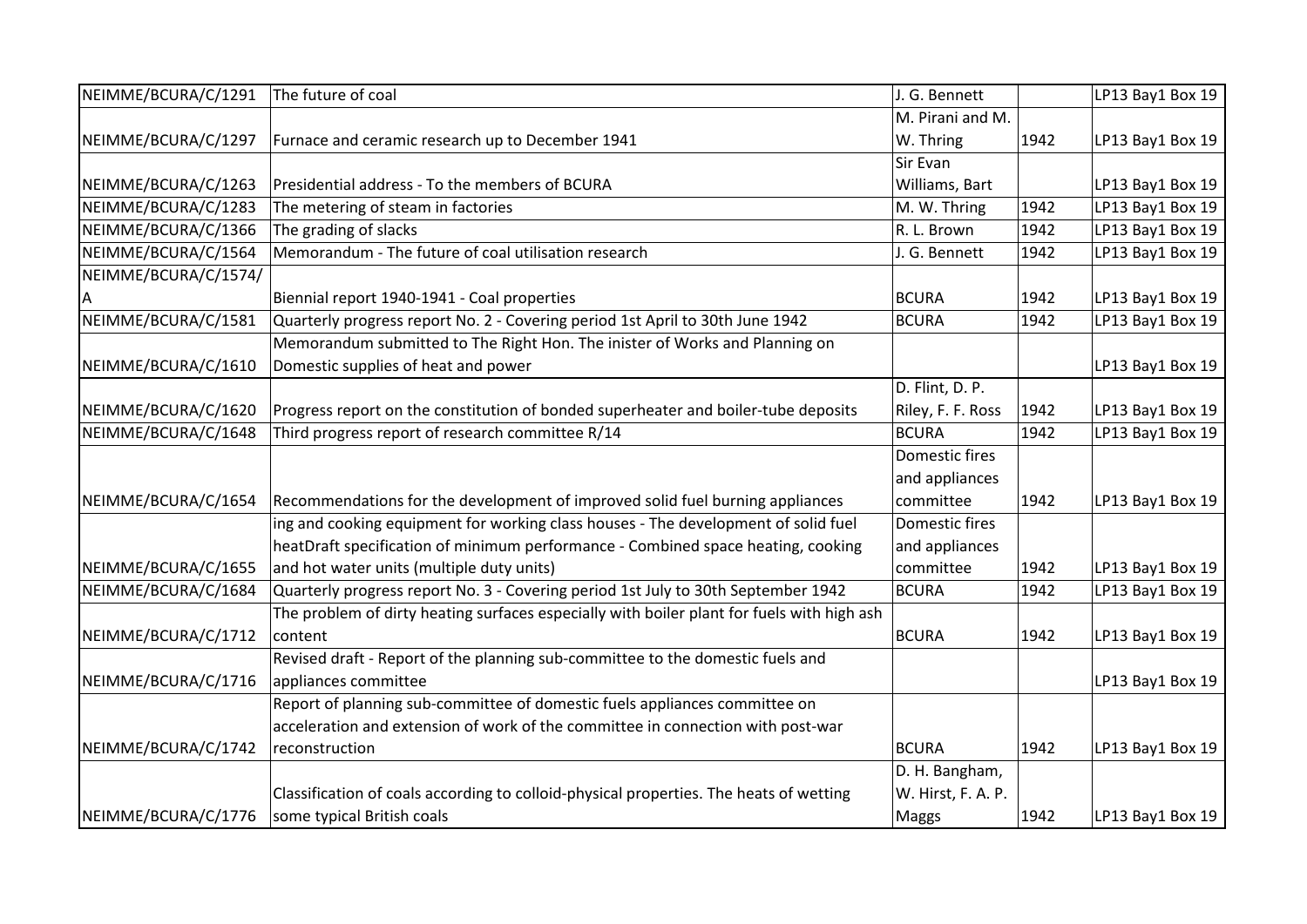| NEIMME/BCURA/C/1778 | Analyses of high temperature deposits                                                  | D. Flint          |      | LP13 Bay1 Box 19 |
|---------------------|----------------------------------------------------------------------------------------|-------------------|------|------------------|
| NEIMME/BCURA/C/1780 | The drying of slurries                                                                 | <b>BCURA</b>      | 1942 | LP13 Bay1 Box 19 |
| NEIMME/BCURA/C/1793 | Quarterly progress report No. 4 - Covering period 1st October to 31st December 1942    | <b>BCURA</b>      | 1942 | LP13 Bay1 Box 19 |
|                     |                                                                                        | Coal industry     |      |                  |
|                     |                                                                                        | joint fuel        |      |                  |
|                     | Notes on methods of burning low grade fuels. Filter cake for steam raising at Bolsover | efficiency        |      |                  |
| NEIMME/BCURA/C/1709 | Colliery                                                                               | committee         |      | LP13 Bay1 Box 19 |
|                     |                                                                                        | Coal industry     |      |                  |
|                     |                                                                                        | joint fuel        |      |                  |
|                     |                                                                                        | efficiency        |      |                  |
| NEIMME/BCURA/C/1803 | Notes on the tempering or moistening of fine coal such as aspirated dust               | committee         | 1943 | LP13 Bay1 Box 19 |
| NEIMME/BCURA/C/1833 | The softening temperature of mixed sulphates                                           | G. Whittingham    | 1943 | LP13 Bay1 Box 19 |
| NEIMME/BCURA/C/1921 | Report on sintering of high temperature boiler deposits                                | I. M. Gately      | 1943 | LP13 Bay1 Box 19 |
| NEIMME/BCURA/C/1922 | Proposed co-ordination of field boiler and furnaces tests with BCURA work              | <b>BCURA</b>      | 1943 | LP13 Bay1 Box 19 |
|                     | Quarterly progress report 1943 No. 1 - Covering the period 1st January to 31st March   |                   |      |                  |
| NEIMME/BCURA/C/1938 | 1943                                                                                   | <b>BCURA</b>      | 1943 | LP13 Bay1 Box 19 |
|                     |                                                                                        | H. G. Crone, A.   |      |                  |
| NEIMME/BCURA/C/2039 | Report on the ash analysis of fuel bed samples                                         | H. Edwards        | 1943 | LP13 Bay1 Box 19 |
|                     |                                                                                        | Shell-type boiler |      |                  |
|                     |                                                                                        | and firing        |      |                  |
|                     |                                                                                        | equipment         |      |                  |
|                     |                                                                                        | committee,        |      |                  |
| NEIMME/BCURA/C/2071 | Agenda - Shell boiler and firing equipment committee 1st meeting - 4 June 1943         | <b>BCURA</b>      | 1943 | LP13 Bay1 Box 19 |
|                     | Notes on R/14 committee's research programme and progress report - Research sub-       |                   |      |                  |
| NEIMME/BCURA/C/2075 | committee (R/16/1) - Shell boilers and firing equipment committee (R/16)               | Dr. G. S. Haslam  | 1943 | LP13 Bay1 Box 19 |
| NEIMME/BCURA/C/2073 | Formation of sulphur trioxide and sulphates during combustion                          | G. Whittingham    | 1943 | LP13 Bay1 Box 19 |
|                     |                                                                                        | Shell-type boiler |      |                  |
|                     |                                                                                        | and firing        |      |                  |
|                     |                                                                                        | equipment         |      |                  |
|                     | Shell type boiler and firing equipment committee R/16 - Research and development       | committee,        |      |                  |
| NEIMME/BCURA/C/2115 | programme                                                                              | <b>BCURA</b>      | 1944 | LP13 Bay1 Box 19 |
| NEIMME/BCURA/C/2147 | Introductory address by Mr. J. G. Bennett                                              | J. G. Bennett     | 1943 | LP13 Bay1 Box 19 |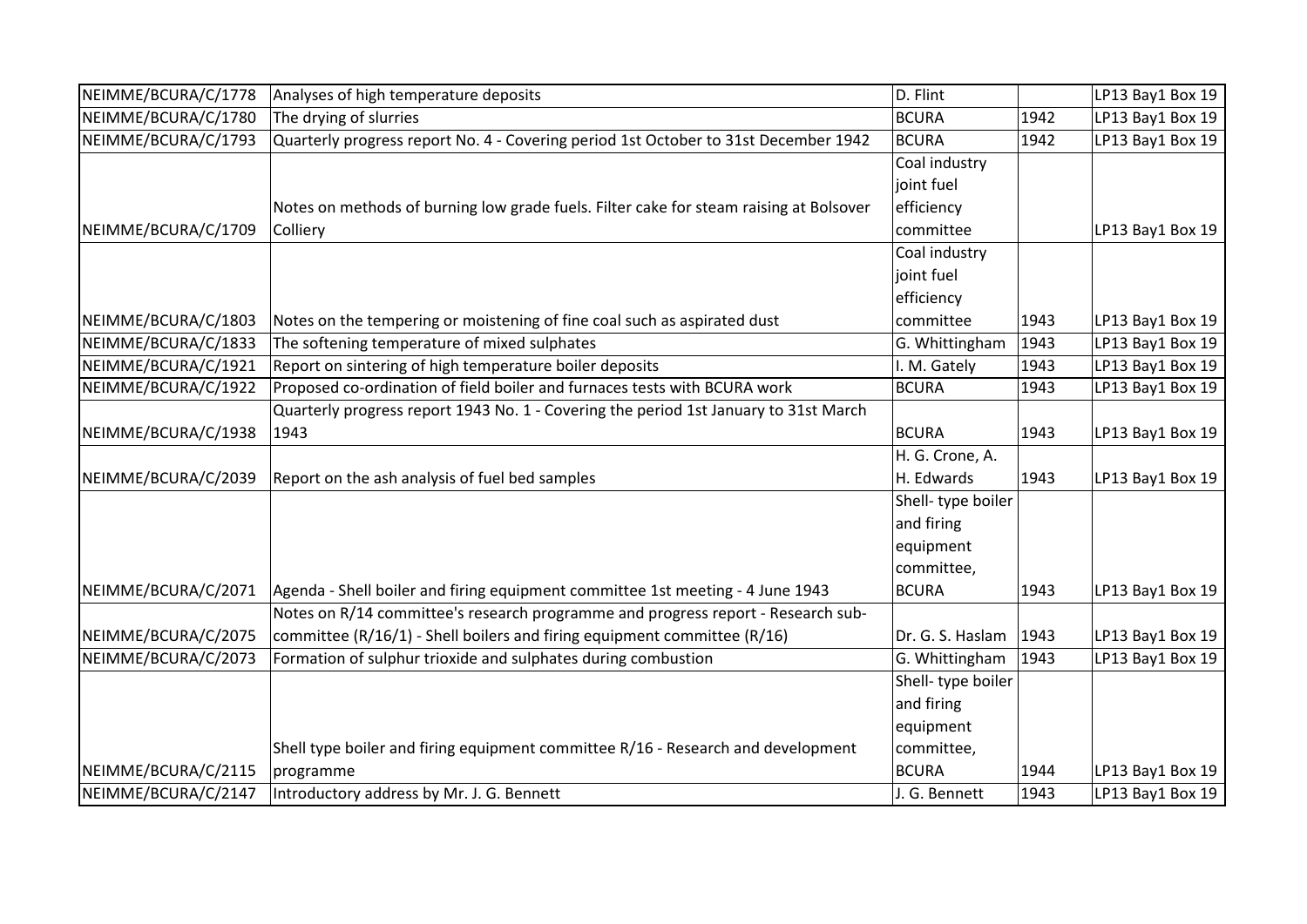|                     |                                                                                                             | Shell- type boiler         |      |                  |
|---------------------|-------------------------------------------------------------------------------------------------------------|----------------------------|------|------------------|
|                     |                                                                                                             | and firing                 |      |                  |
|                     |                                                                                                             |                            |      |                  |
|                     |                                                                                                             | equipment                  |      |                  |
|                     |                                                                                                             | committee,<br><b>BCURA</b> |      |                  |
| NEIMME/BCURA/C/2167 | Minutes - Shell boiler and firing euipment committee 1st meeing - 4 June 1943                               |                            | 1943 | LP13 Bay1 Box 19 |
|                     |                                                                                                             | Shell-type boiler          |      |                  |
|                     |                                                                                                             | and firing                 |      |                  |
|                     |                                                                                                             | equipment                  |      |                  |
|                     |                                                                                                             | committee,                 |      |                  |
| NEIMME/BCURA/C/2182 | Agenda - Shell boiler and firing equipment committee 2nd meeting - 14 July 1943                             | <b>BCURA</b>               | 1943 | LP13 Bay1 Box 19 |
| NEIMME/BCURA/C/2192 | Quarterly progress report 1943 No. 2 - Covering period 1st March to 30th June 1943                          | <b>BCURA</b>               | 1943 | LP13 Bay1 Box 19 |
|                     |                                                                                                             | Domestic fires             |      |                  |
|                     |                                                                                                             | and appliances             |      |                  |
| NEIMME/BCURA/C/2212 | Interim report on the testing of flues for open fires                                                       | committee                  | 1943 | LP13 Bay1 Box 19 |
|                     |                                                                                                             | Shell- type boiler         |      |                  |
|                     |                                                                                                             | and firing                 |      |                  |
|                     |                                                                                                             | equipment                  |      |                  |
|                     |                                                                                                             | committee,                 |      |                  |
| NEIMME/BCURA/C/2225 | Agenda - Shell type boiler and firing euipment committee 3rd meeting - 28 July 1943                         | BCURA                      | 1943 | LP13 Bay1 Box 19 |
|                     |                                                                                                             | Shell- type boiler         |      |                  |
|                     |                                                                                                             | and firing                 |      |                  |
|                     |                                                                                                             | equipment                  |      |                  |
|                     |                                                                                                             | committee,                 |      |                  |
| NEIMME/BCURA/C/2226 | Minutes - Shell type boiler and firing equipment committee 2nd meeting - 14 July 1943                       | <b>BCURA</b>               | 1943 | LP13 Bay1 Box 19 |
| NEIMME/BCURA/C/2232 | Calculation of heat losses from furnaces                                                                    | M. W. Thring               | 1943 | LP13 Bay1 Box 19 |
| NEIMME/BCURA/C/2248 | Memorandum - Coal Grading                                                                                   | Mr. R. L. Brown            |      | LP13 Bay1 Box 19 |
| NEIMME/BCURA/C/2249 | Flue-gases and the fouling of air preheaters: A review                                                      | F. F. Ross                 | 1943 | LP13 Bay1 Box 19 |
|                     |                                                                                                             | Shell- type boiler         |      |                  |
|                     |                                                                                                             | and firing                 |      |                  |
|                     |                                                                                                             | equipment                  |      |                  |
|                     |                                                                                                             | committee,                 |      |                  |
|                     | NEIMME/BCURA/C/2251   Minutes - Shell type boiler and firing equipment committee 3rd Meeting - 28 July 1943 | BCURA                      | 1943 | LP13 Bay1 Box 19 |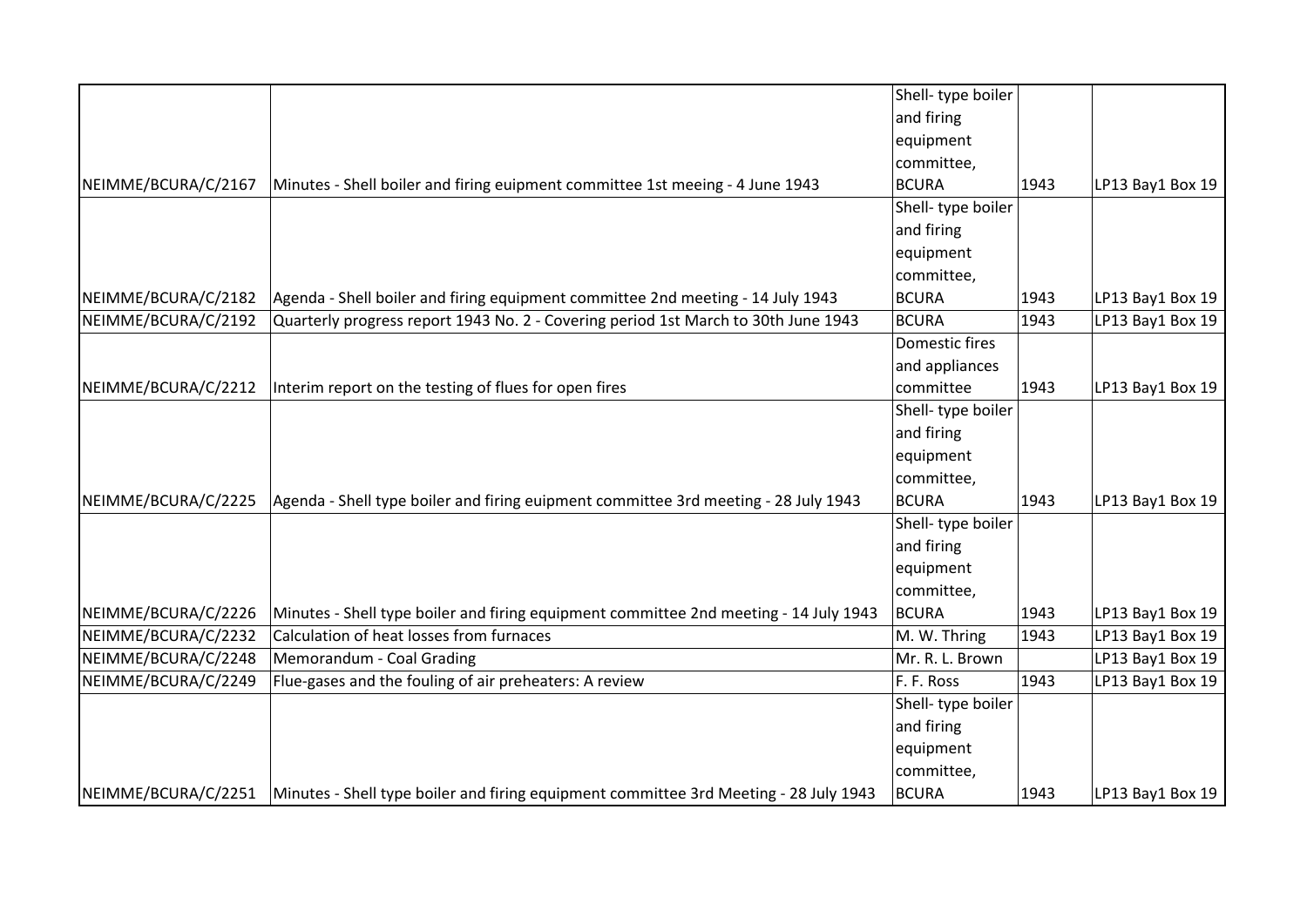|                     | Further investigations into the effect of auxiliary pulverised fuel firing at Brimsdown               | R. W. Keear, A.    |      |                  |
|---------------------|-------------------------------------------------------------------------------------------------------|--------------------|------|------------------|
| NEIMME/BCURA/C/4401 | <b>Power Station</b>                                                                                  | W. Lindsay         | 1950 | LP13 Bay1 Box 21 |
|                     | The effect of steam injection on the dewpoint characteristics of flue gases at Messrs.                |                    |      |                  |
| NEIMME/BCURA/C/4400 | Courtaulds, Limited - 24th, 25th and 26th January, 1950                                               | D. Flint           | 1950 | LP13 Bay1 Box 21 |
|                     |                                                                                                       | K. Donnan, D.      |      |                  |
| NEIMME/BCURA/C/4399 | Tests at Thornhill Power Station - November, 1949                                                     | Flint              | 1950 | LP13 Bay1 Box 21 |
| NEIMME/BCURA/C/4398 | Dust sampling from power station flues - Report No. 5 - Discussion of future programme                | <b>BCURA</b>       | 1950 | LP13 Bay1 Box 21 |
|                     | The influence of carbon smokes on the corrosion of metal surfaces exposed to flue                     |                    |      |                  |
| NEIMME/BCURA/C/4397 | gases containing sulphur trioxide                                                                     | R. W. Kear         | 1950 | LP13 Bay1 Box 21 |
|                     |                                                                                                       | Shell-type boiler  |      |                  |
|                     |                                                                                                       | and firing         |      |                  |
|                     |                                                                                                       | equipment          |      |                  |
|                     | Minutes - Shell type boiler and firing equipment committee 33rd meeting - 6 October                   | committee,         |      |                  |
| NEIMME/BCURA/C/4394 | 1949                                                                                                  | <b>BCURA</b>       | 1949 | LP13 Bay1 Box 21 |
|                     |                                                                                                       | Shell- type boiler |      |                  |
|                     |                                                                                                       | and firing         |      |                  |
|                     |                                                                                                       | equipment          |      |                  |
|                     | Technical report No. 65 - Shell type boiler and firing equipment committee - Re-                      | committee,         |      |                  |
| NEIMME/BCURA/C/4392 | examination of the data of the published report of the R/16 committee                                 | <b>BCURA</b>       | 1950 | LP13 Bay1 Box 21 |
|                     |                                                                                                       | Shell- type boiler |      |                  |
|                     |                                                                                                       | and firing         |      |                  |
|                     |                                                                                                       | equipment          |      |                  |
|                     | Technical report No. 61 (L.35) - Shell type boiler and firing equipment committee - Boiler committee, |                    |      |                  |
| NEIMME/BCURA/C/4389 | calculations and their solution by means of Nomograms                                                 | <b>BCURA</b>       | 1950 | LP13 Bay1 Box 21 |
|                     |                                                                                                       | Shell-type boiler  |      |                  |
|                     |                                                                                                       | and firing         |      |                  |
|                     |                                                                                                       | equipment          |      |                  |
|                     | Technical report No. 64 (L. 38) - Shell type boiler and firing equipment committee -                  | committee,         |      |                  |
| NEIMME/BCURA/C/4388 | Programme of research 1950 to1951                                                                     | <b>BCURA</b>       | 1950 | LP13 Bay1 Box 21 |
|                     | Technical report No. 63 (L. 37) - Shell type boiler and firing equipment committee - A                |                    |      |                  |
|                     | comparison between F. R. S. and B. C. U. R. A. investigations, A study of the effects of              |                    |      |                  |
| NEIMME/BCURA/C/4386 | excess air and output on the performance of a Lancashire boiler                                       | N.Y. Kirov         | 1950 | LP13 Bay1 Box 21 |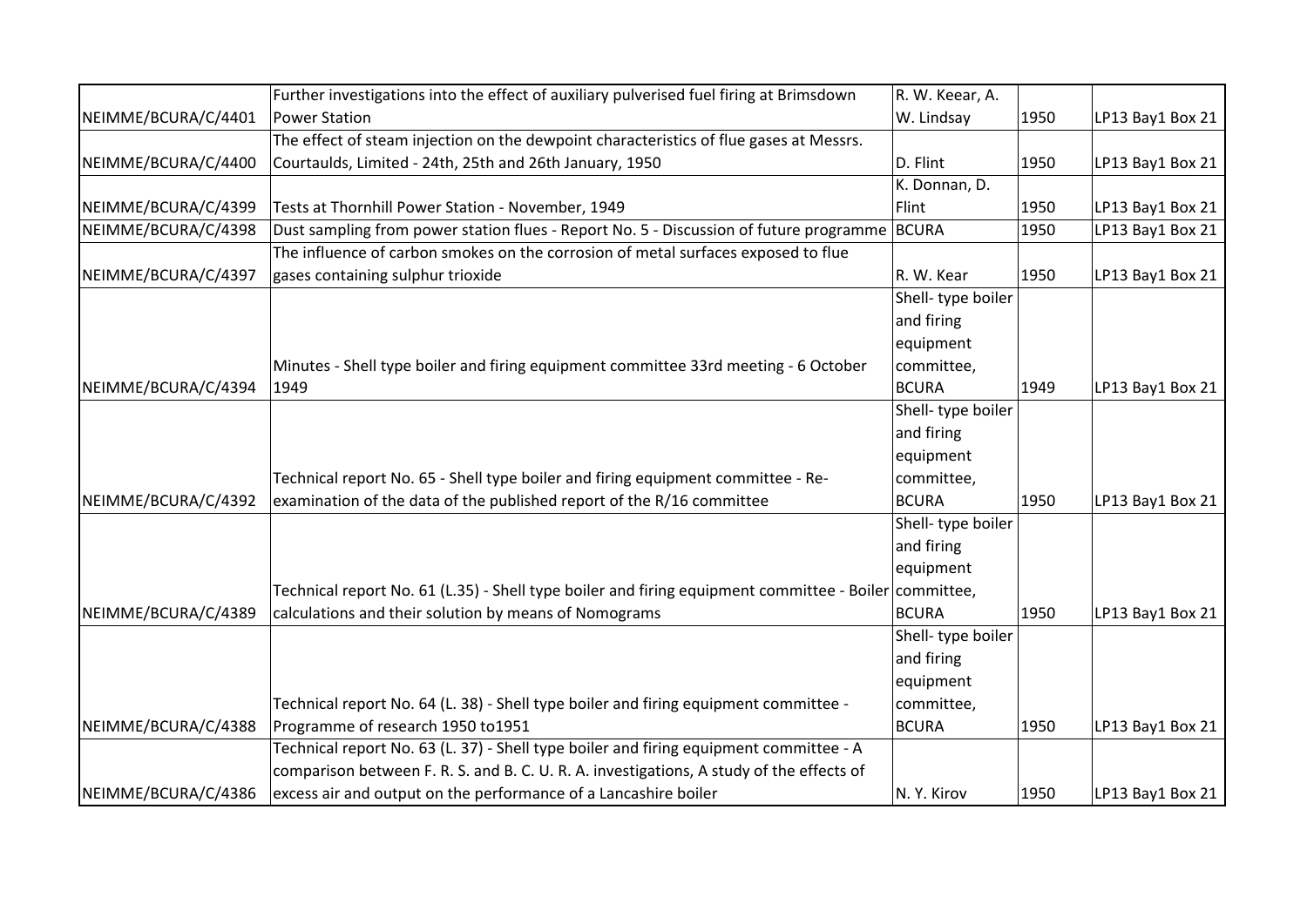|                     | The effects of excess air and output on the performance of a Lancashire boiler: A            |                     |      |                  |
|---------------------|----------------------------------------------------------------------------------------------|---------------------|------|------------------|
|                     | comparison between investigations of the F. R. S and at B. C. U. R. A. - Final draft as      | E. G. Ritchie, N.   |      |                  |
| NEIMME/BCURA/C/4386 | agreed between F. R. S. and B. C. U. R. A. for publication in the Inst. of Fuel Journal      | Y. Kirov            | 1950 | LP13 Bay1 Box 21 |
|                     | Technical report No. 62 (L. 36) - Shell type boiler and firing equipment committee -         |                     |      |                  |
| NEIMME/BCURA/C/4385 | Water Level measurements in an economic boiler                                               | J. R. Stott         | 1950 | LP13 Bay1 Box 21 |
|                     | Dust sampling from power station flues - Report No. 4 - Modifications to the B. C. U. R.     | Dr. R. Jackson, A.  |      |                  |
| NEIMME/BCURA/C/4381 | A. Instrument                                                                                | M. Adams            | 1949 | LP13 Bay1 Box 21 |
|                     | Dust sampling from power station flues - Report No. 3 - Measurements of the efficiency       | Dr. R. Jackson, A.  |      |                  |
| NEIMME/BCURA/C/4380 | of B. C. U. R. A dust extracting instrument                                                  | M. Adams            | 1949 | LP13 Bay1 Box 21 |
|                     | Dust sampling from power station flues - Report No. 2 - Equipment for testing efficiency     | Dr. R. Jackson, A.  |      |                  |
| NEIMME/BCURA/C/4379 | of the dust extracting instrument                                                            | M. Adams            | 1949 | LP13 Bay1 Box 21 |
|                     | Dust sampling from power station flues - Report No. 1 - An instrument for extracting         | Dr. R. Jackson, A.  |      |                  |
| NEIMME/BCURA/C/4374 | dust from a gas sample                                                                       | M. Adams            | 1949 | LP13 Bay1 Box 21 |
|                     |                                                                                              | Shell-type boiler   |      |                  |
|                     |                                                                                              | and firing          |      |                  |
|                     |                                                                                              | equipment           |      |                  |
|                     | Agenda - Shell type boiler and firing equipment committee 33rd meeting - 6 October           | committee,          |      |                  |
| NEIMME/BCURA/C/4363 | 1949                                                                                         | <b>BCURA</b>        | 1949 | LP13 Bay1 Box 21 |
|                     | Technical report No. 60 (L.34) - Shell type boiler and firing equipment committee -          |                     |      |                  |
|                     | Accuracy of measuring boiler performance, with special reference to trials reported in       |                     |      |                  |
| NEIMME/BCURA/C/4360 | technical report No. 57                                                                      | J. R. Stott         | 1949 | LP13 Bay1 Box 21 |
|                     |                                                                                              | Shell-type boiler   |      |                  |
|                     |                                                                                              | and firing          |      |                  |
|                     |                                                                                              | equipment           |      |                  |
|                     |                                                                                              | committee,          |      |                  |
| NEIMME/BCURA/C/4358 | Minutes - Shell type boiler and firing equipment committee 32nd meeting - 22 July 1949 BCURA |                     | 1949 | LP13 Bay1 Box 21 |
|                     | Interim report on the effects of flue gas constituents on the formation of deposits and      | J. R. Arthur, J. M. |      |                  |
| NEIMME/BCURA/C/4351 | acid condensates - Part 1. General combustion phenomena                                      | Bowring             | 1949 | LP13 Bay1 Box 21 |
|                     | Interim report on the effects of flue gas constituents on the formation of deposits and      |                     |      |                  |
| NEIMME/BCURA/C/4351 | acid condensates - Part 2. Dewpoint observations                                             | G. Whittingham      | 1949 | LP13 Bay1 Box 21 |
|                     | A review of work carried out by B. C. U. R. A. for the boiler availability committee: 1942-  |                     |      |                  |
| NEIMME/BCURA/C/4350 | 49                                                                                           | G. Whittingham      | 1949 | LP13 Bay1 Box 21 |
| NEIMME/BCURA/C/4357 | Information circular No. 17 - The coke-fired downjet furnace in industry                     | G. C. H. Sharpe     | 1949 | LP13 Bay1 Box 21 |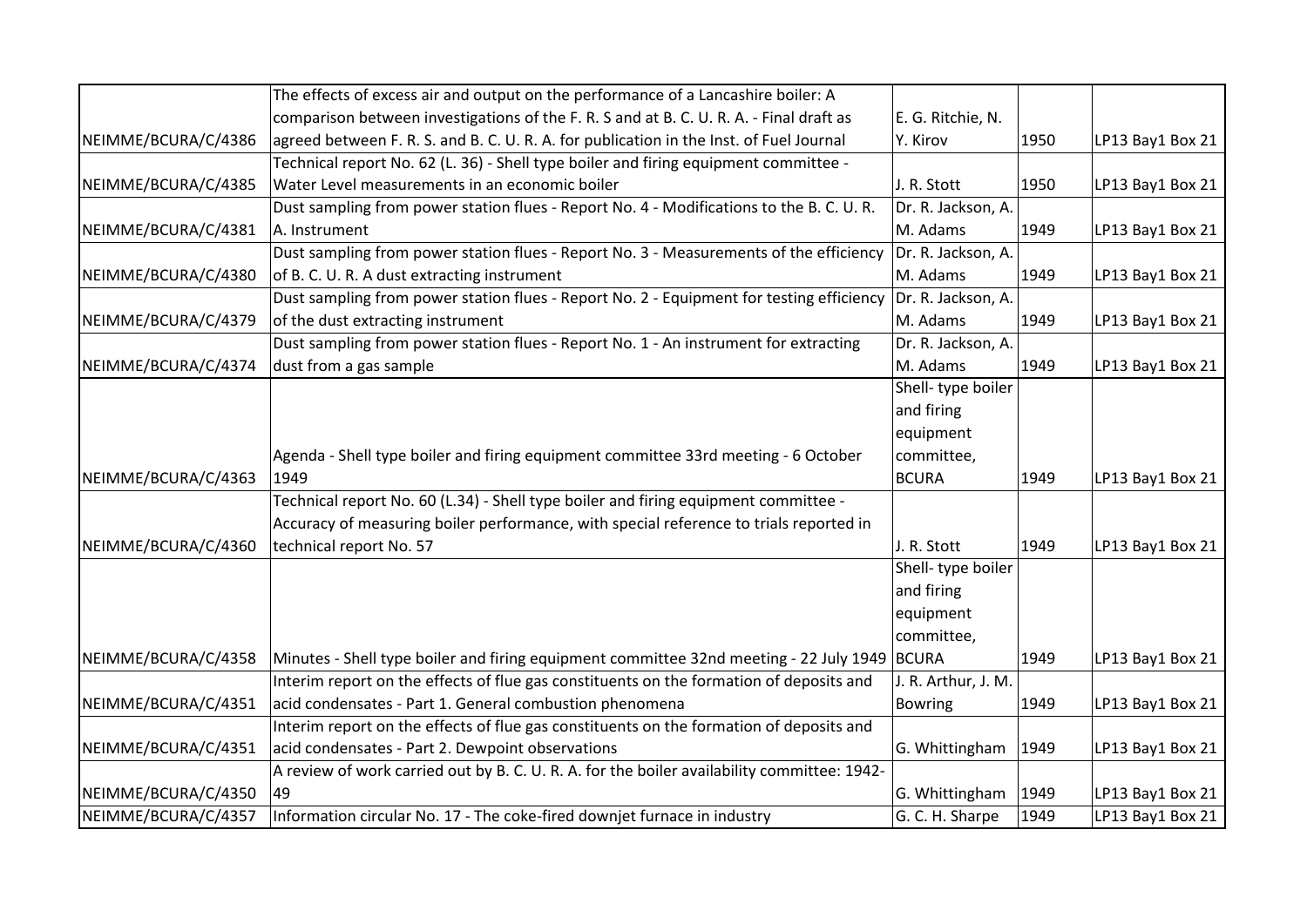|                     | Technical report No. 57 (L.32) - Shell type boiler and firing equipement committee - The                |                   |      |                  |
|---------------------|---------------------------------------------------------------------------------------------------------|-------------------|------|------------------|
|                     | NEIMME/BCURA/C/4356b effect of coal characteristics upon the performance of shell- type boilers Summary | D. C. Gunn        | 1949 | LP13 Bay1 Box 21 |
|                     |                                                                                                         | Shell-type boiler |      |                  |
|                     |                                                                                                         | and firing        |      |                  |
|                     |                                                                                                         | equipment         |      |                  |
|                     | Technical report No. 57 (L.32) - Shell type boiler and firing equipement committee - The                | committee,        |      |                  |
|                     | NEIMME/BCURA/C/4345a effect of coal characteristics upon the performance of shell-type boilers Part 1   | <b>BCURA</b>      | 1949 | LP13 Bay1 Box 21 |
|                     |                                                                                                         | Shell-type boiler |      |                  |
|                     |                                                                                                         | and firing        |      |                  |
|                     | A summary of technical report No. 57 (L.32) - Shell type boiler and firing equipment                    | equipment         |      |                  |
|                     | committee - The effect of coal characteristics upon the performance of shell-type                       | committee,        |      |                  |
| NEIMME/BCURA/C/4345 | <b>boilers</b>                                                                                          | <b>BCURA</b>      | 1949 | LP13 Bay1 Box 21 |
|                     |                                                                                                         | Shell-type boiler |      |                  |
|                     |                                                                                                         | and firing        |      |                  |
|                     |                                                                                                         | equipment         |      |                  |
|                     | Technical report No. 58 - Shell type boiler and firing equipment committee - Published                  | committee,        |      |                  |
| NEIMME/BCURA/C/4344 | report of R/16 committee                                                                                | <b>BCURA</b>      | 1949 | LP13 Bay1 Box 21 |
|                     | Technical report No. 56 (L.31) - Shell type boiler and firing equipment committee -                     |                   |      |                  |
| NEIMME/BCURA/C/4337 | Economical steam raising and utilisation                                                                | G. Graham         | 1949 | LP13 Bay1 Box 21 |
|                     | Letter to the members of the shell type boiler and firing committee - Important change                  |                   |      |                  |
| NEIMME/BCURA/C/4341 | of date of meeting                                                                                      | G. Palmer         | 1949 | LP13 Bay1 Box 21 |
|                     | Technical report No. 55 (L. 30) - Shell type boiler and firing equipment committee - The                | E. G. Ritchie, N. |      |                  |
| NEIMME/BCURA/C/4334 | influence of certain factors on the performance of a Lancashire boiler                                  | Y. Kirov          | 1949 | LP13 Bay1 Box 21 |
|                     | Technical report No. 59 (L. 33) - Shell type boiler and firing equipment committee -                    |                   |      |                  |
| NEIMME/BCURA/C/4331 | Some notes on draught loss through fuel beds in shell boilers                                           | N.Y. Kirov        | 1949 | LP13 Bay1 Box 21 |
|                     | Technical report No. 50 (L.25) - The evaluation of coals for boiler firing factorial                    |                   |      |                  |
|                     | experiement Part 1 (Low ash coals) - Eigth interim report - Coal H: Mapperley washed                    |                   |      |                  |
| NEIMME/BCURA/C/4326 | slack - Coal survery coding 902                                                                         | <b>BCURA</b>      | 1949 | LP13 Bay1 Box 21 |
|                     | Technical report No. 49 (L.24) - The evaluation of coals for boiler firing factorial                    |                   |      |                  |
|                     | experiement Part 1 (Low ash coals) - Seventh interim report - Coal G: Stafford washed                   |                   |      |                  |
| NEIMME/BCURA/C/4325 | slack - Coal survery coding 702                                                                         | <b>BCURA</b>      | 1949 | LP13 Bay1 Box 21 |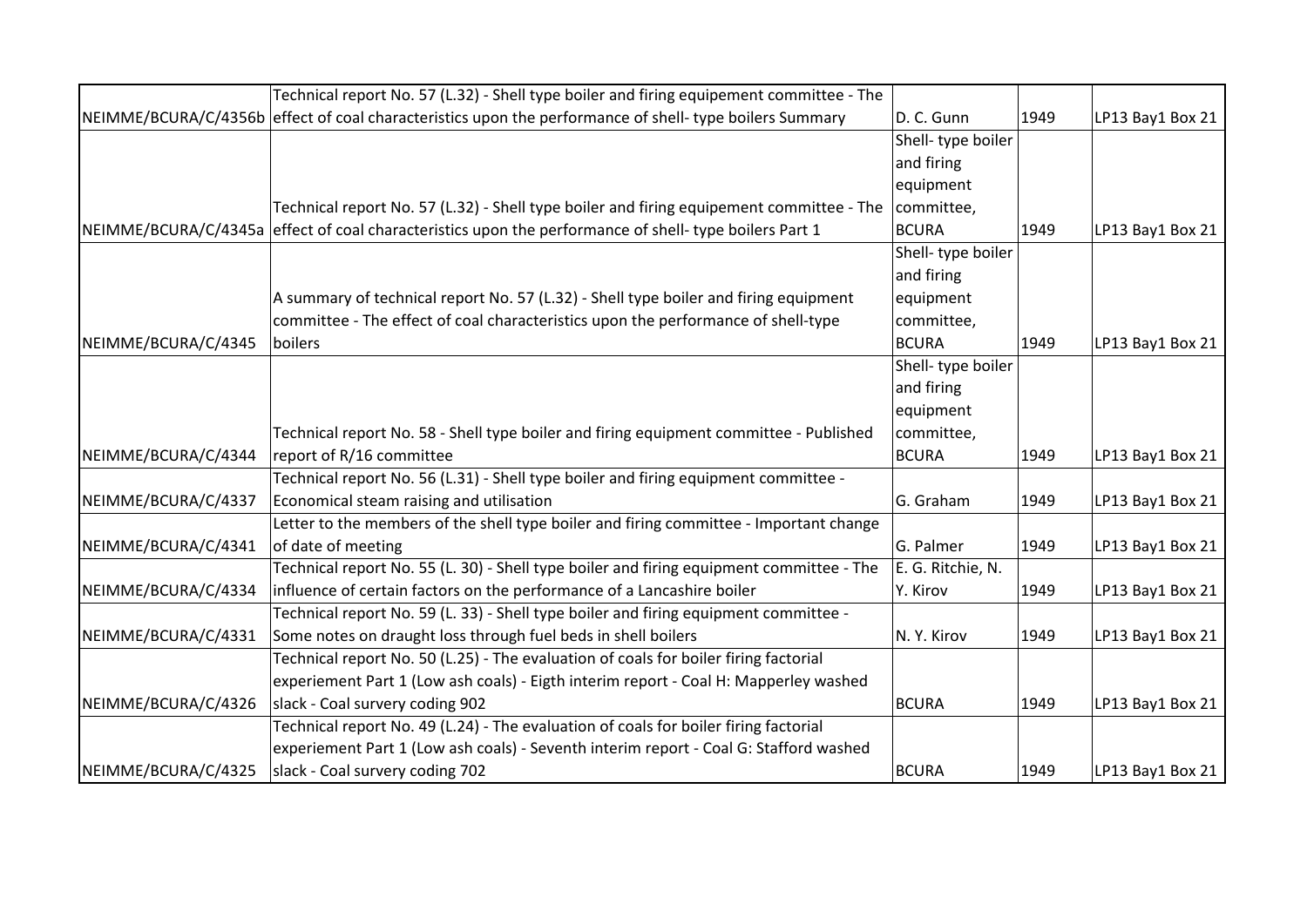|                      | Technical report No. 48 (L.23) - The evaluation of coals for boiler firing factorial      |                   |      |                  |
|----------------------|-------------------------------------------------------------------------------------------|-------------------|------|------------------|
|                      | experiement Part 1 (Low ash coals) - Sixth interim report - Coal F: Whitfield washed      |                   |      |                  |
| NEIMME/BCURA/C/4324  | slack - Coal survery coding 701                                                           | BCURA             | 1949 | LP13 Bay1 Box 21 |
|                      | Technical report No. 47 (L.22) - The evaluation of coals for boiler firing factorial      |                   |      |                  |
|                      | experiement Part 1 (Low ash coals) - Fifth interim report - Coal E: Chanters Victoria     |                   |      |                  |
| NEIMME/BCURA/C/4323  | washed slack - Coal survery coding 602                                                    | <b>BCURA</b>      | 1949 | LP13 Bay1 Box 21 |
|                      | Technical report No. 53 - Shell type boiler and firing euipment committee - A theoretical |                   |      |                  |
| NEIMME/BCURA/C/4322a | contribution to the design of smoke tubes of an economic boiler                           | R. H. Baulk       | 1949 | LP13 Bay1 Box 21 |
|                      |                                                                                           | Shell-type boiler |      |                  |
|                      |                                                                                           | and firing        |      |                  |
|                      |                                                                                           | equipment         |      |                  |
|                      | Technical report No. 52 (L. 27) - Shell type boiler and firing equipment committee - The  | committee,        |      |                  |
| NEIMME/BCURA/C/4322  | influence of unit evaporation on the efficiency of a Lancashire boiler battery            | <b>BCURA</b>      | 1949 | LP13 Bay1 Box 21 |
|                      | Technical report No. 51 (L. 26) - Shell type boiler and firing equipment committee - heat |                   |      |                  |
| NEIMME/BCURA/C/4318  | transmission in boiler smoke tubes                                                        | N.Y. Kirov        | 1949 | LP13 Bay1 Box 21 |
|                      |                                                                                           | Shell-type boiler |      |                  |
|                      |                                                                                           | and firing        |      |                  |
|                      |                                                                                           | equipment         |      |                  |
|                      |                                                                                           | committee,        |      |                  |
| NEIMME/BCURA/C/4327  | Agenda - Shell type boiler and firing equipment committee 31st meeting - 29 April 1949    | <b>BCURA</b>      | 1949 | LP13 Bay1 Box 21 |
|                      |                                                                                           | D. Flint, R. W.   |      |                  |
| NEIMME/BCURA/C/4309  | The corrosion of a steel surface by condensed films of sulphuric acid                     | Kear              | 1949 | LP13 Bay1 Box 21 |
|                      |                                                                                           | Shell-type boiler |      |                  |
|                      |                                                                                           | and firing        |      |                  |
|                      |                                                                                           | equipment         |      |                  |
|                      | Minutes - Shell type boiler and firing equipment committee 30th meeting - 11 February     | committee,        |      |                  |
| NEIMME/BCURA/C/4305  | 1949                                                                                      | <b>BCURA</b>      | 1949 | LP13 Bay1 Box 21 |
|                      | Notes on Summer school in measurement in relation to the scientific and industrial        |                   |      |                  |
| NEIMME/BCURA/C/4301  | applications of heat, held at Manchester University, September 1948                       | J. R. Stott       | 1948 | LP13 Bay1 Box 21 |
|                      | Notes on a plan of preliminary engineering trials to be carried out in Holland - British  |                   |      |                  |
| NEIMME/BCURA/C/4300  | committee for flame radiation research                                                    | R. L. Brown       | 1949 | LP13 Bay1 Box 21 |
|                      | The evaluation of coals for boiler firing factorial experiements - Comments on the first  | E. K. Regan, W.   |      |                  |
| NEIMME/BCURA/C/4294  | four reports                                                                              | E. Harris, D.     | 1949 | LP13 Bay1 Box 21 |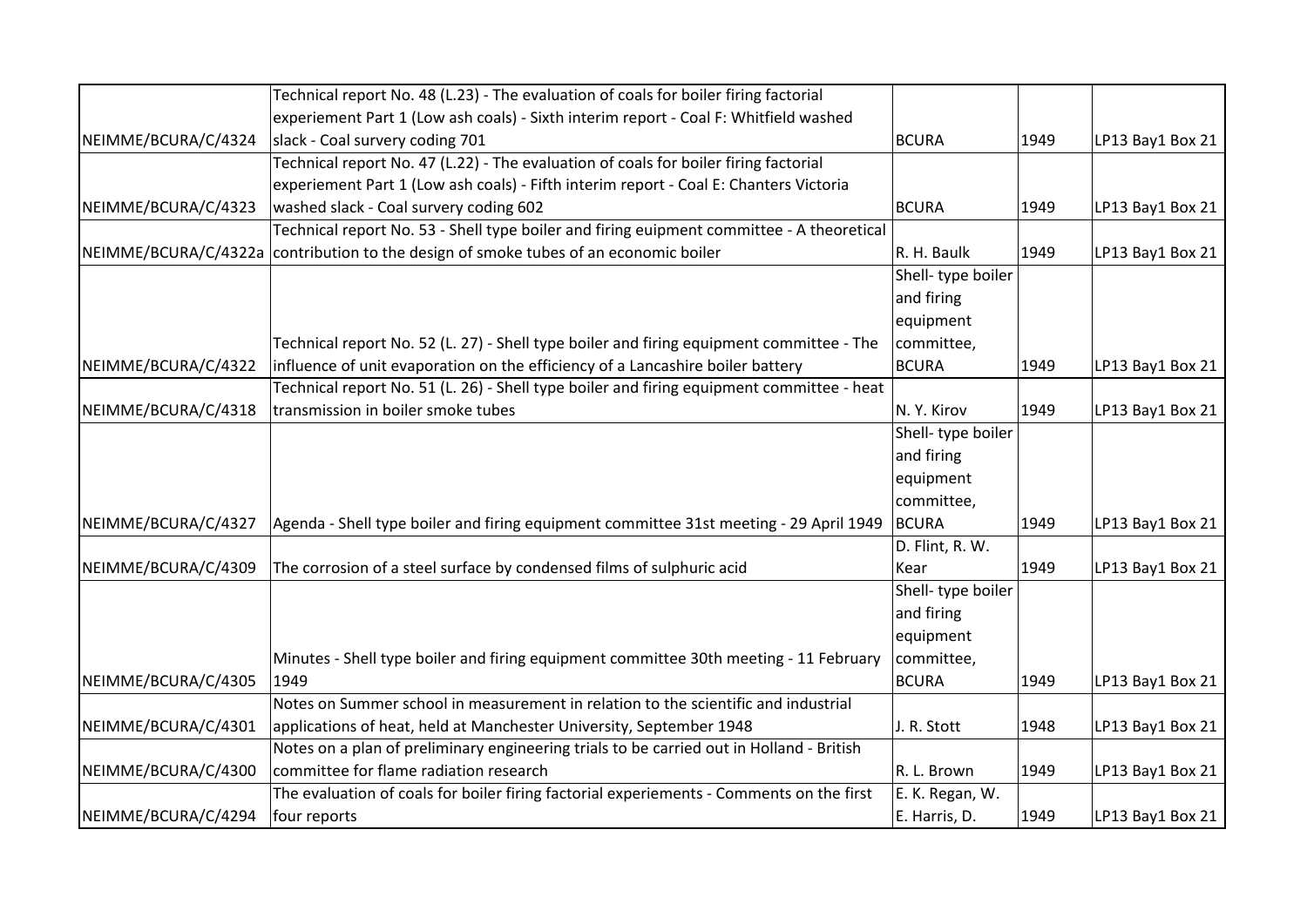|                     | Technical report No. 48 (L.23) - The evaluation of coals for boiler firing factorial               |                   |      |                  |
|---------------------|----------------------------------------------------------------------------------------------------|-------------------|------|------------------|
|                     | experiement Part 1 (Low ash coals) - Addendum to Sixth interim report - Coal F:                    |                   |      |                  |
| NEIMME/BCURA/C/4292 | Whitfield washed slack - Coal survery coding 701                                                   | <b>BCURA</b>      | 1949 | LP13 Bay1 Box 21 |
|                     |                                                                                                    | Shell-type boiler |      |                  |
|                     |                                                                                                    | and firing        |      |                  |
|                     | Technical report No. 46 (L.21) - The evaluation of coals for boiler firing factorial               | equipment         |      |                  |
|                     | experiement Part 1 (Low ash coals) - Fourth interim report - Coal D: Cortonwood                    | committee,        |      |                  |
| NEIMME/BCURA/C/4276 | washed slack - Coal survery coding 502                                                             | <b>BCURA</b>      | 1949 | LP13 Bay1 Box 21 |
|                     |                                                                                                    | Shell-type boiler |      |                  |
|                     |                                                                                                    | and firing        |      |                  |
|                     | Technical report No. 45 (L.20) - The evaluation of coals for boiler firing factorial               | equipment         |      |                  |
|                     | experiement Part 1 (Low ash coals) - third interim report - Coal C: Kimblesworth washed committee, |                   |      |                  |
| NEIMME/BCURA/C/4275 | slack - Coal survery coding 401                                                                    | BCURA             | 1949 | LP13 Bay1 Box 21 |
|                     | Technical report No. 43 (L.18) - The evaluation of coals for boiler firing factorial               |                   |      |                  |
|                     | experiement Part 1 (Low ash coals) - second interim report - Coal B: Tredegar Markham              |                   |      |                  |
| NEIMME/BCURA/C/4261 | washed slack - Coal survery coding 301                                                             | <b>BCURA</b>      | 1948 | LP13 Bay1 Box 21 |
|                     | An interim account of an experimental programme on boiler smalls - Conference on coal              |                   |      |                  |
| NEIMME/BCURA/C/4255 | fines and their utilisation                                                                        | D. C. Gunn        | 1949 | LP13 Bay1 Box 21 |
|                     |                                                                                                    | Dr. D. C. Rhys    |      |                  |
| NEIMME/BCURA/C/4253 | Briquetting - Conference on coal fines and their utilisation                                       | Jones             | 1949 | LP13 Bay1 Box 21 |
| NEIMME/BCURA/C/4251 | Fluidization and gasification of fires - Conference on coal fines and their utilisation            | G. Nonhebel       | 1949 | LP13 Bay1 Box 21 |
| NEIMME/BCURA/C/4250 | Programme on boiler availability for 1949                                                          | <b>BCURA</b>      | 1948 | LP13 Bay1 Box 21 |
| NEIMME/BCURA/C/4249 | Programme on boiler availability for 1948                                                          | <b>BCURA</b>      | 1948 | LP13 Bay1 Box 21 |
|                     |                                                                                                    | Shell-type boiler |      |                  |
|                     |                                                                                                    | and firing        |      |                  |
|                     | Technical report No. 40 (L.15) - Preliminary study of the effect of duration on the                | equipment         |      |                  |
|                     | accuracy of a boiler trial - An investigation carried out on the B. C. U. R. A. experimental       | committee,        |      |                  |
| NEIMME/BCURA/C/4198 | boiler plant at Leatherhead                                                                        | <b>BCURA</b>      | 1948 | LP13 Bay1 Box 21 |
|                     |                                                                                                    | Shell-type boiler |      |                  |
|                     |                                                                                                    | and firing        |      |                  |
|                     |                                                                                                    | equipment         |      |                  |
|                     | Technical report No. 39 (L.14) - Shell type boiler and firing equipment committee -                | committee,        |      |                  |
| NEIMME/BCURA/C/4188 | Burning coke breeze on a chain-grate stoker fitted to an economic boiler                           | <b>BCURA</b>      | 1948 | LP13 Bay1 Box 21 |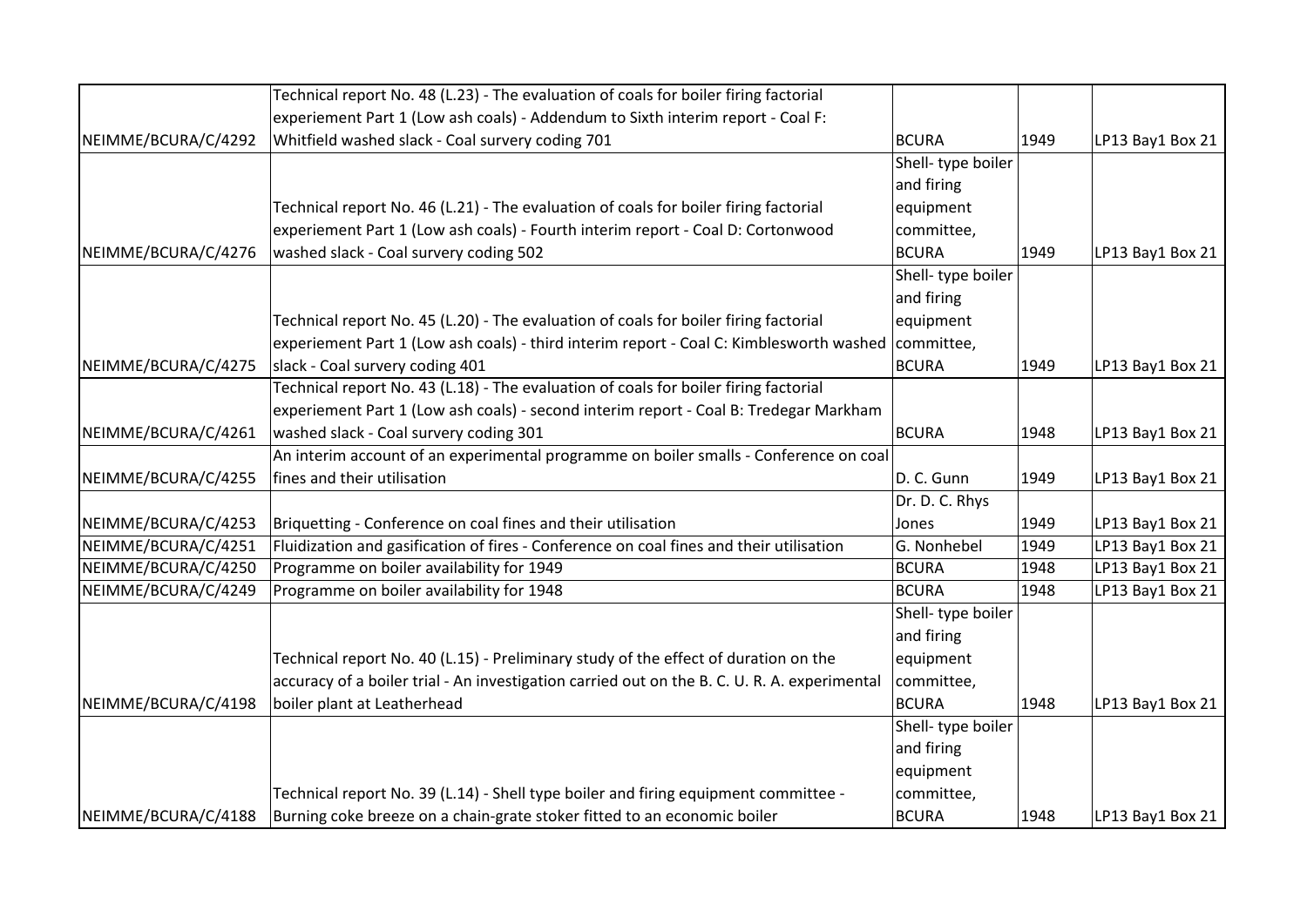|                     |                                                                                          | Shell-type boiler  |      |                  |
|---------------------|------------------------------------------------------------------------------------------|--------------------|------|------------------|
|                     |                                                                                          | and firing         |      |                  |
|                     |                                                                                          | equipment          |      |                  |
|                     | Technical report No. 38 (L.13) - Shell type boiler and firing equipment committee - The  | committee,         |      |                  |
| NEIMME/BCURA/C/4187 | use of secondary air in boiler furnaces                                                  | <b>BCURA</b>       | 1948 | LP13 Bay1 Box 21 |
| NEIMME/BCURA/C/4216 | The possibilities of the coal fed, pressure operated gas producer for gas turbine use    | <b>BCURA</b>       | 1948 | LP13 Bay1 Box 21 |
|                     |                                                                                          | Shell- type boiler |      |                  |
|                     |                                                                                          | and firing         |      |                  |
|                     |                                                                                          | equipment          |      |                  |
|                     | Technical report No. 36 (L.11) - Shell type boiler and firing equipment committee - The  | committee,         |      |                  |
| NEIMME/BCURA/C/4140 | evaluation of coals for boiler firing                                                    | <b>BCURA</b>       | 1948 | LP13 Bay1 Box 21 |
|                     | Technical report No. 33 (L.8) - Shell type boiler and firing equipment committee - The   |                    |      |                  |
| NEIMME/BCURA/C/4123 | distribution of heat transfer in an economic boiler                                      | N.Y. Kirov         | 1948 | LP13 Bay1 Box 21 |
|                     | Technical report No. 32 (L.7) - Shell type boiler and firing equipment committee - The   |                    |      |                  |
| NEIMME/BCURA/C/4122 | distribution of heat transfer in a Lancahire boiler                                      | N.Y. Kirov         | 1948 | LP13 Bay1 Box 21 |
|                     |                                                                                          | F. B. Karthauser,  |      |                  |
| NEIMME/BCURA/C/4117 | Coke-fired down-jet steam generatiors - Information circular No. 4                       | G. C. H. Sharpe    | 1948 | LP13 Bay1 Box 21 |
|                     |                                                                                          | The furnace        |      |                  |
|                     |                                                                                          | development        |      |                  |
| NEIMME/BCURA/C/4115 | Coke buring by down-jet - Information cicular No. 2                                      | department         | 1948 | LP13 Bay1 Box 21 |
| NEIMME/BCURA/C/4094 | Notes on dust sampling                                                                   | Dr. R. Jackson     | 1948 | LP13 Bay1 Box 21 |
| NEIMME/BCURA/C/3949 | Gas turbines for collieries                                                              | F. B. Karthauser   |      | LP13 Bay1 Box 21 |
|                     |                                                                                          | Shell-type boiler  |      |                  |
|                     |                                                                                          | and firing         |      |                  |
|                     |                                                                                          | equipment          |      |                  |
|                     |                                                                                          | committee,         |      |                  |
| NEIMME/BCURA/C/3936 | Report from analytical panel on section 3 of the first report of the committee           | <b>BCURA</b>       | 1947 | LP13 Bay1 Box 21 |
|                     |                                                                                          | Shell-type boiler  |      |                  |
|                     |                                                                                          | and firing         |      |                  |
|                     | First report of the shell type boiler and firing equipment committee - Certain factors   | equipment          |      |                  |
|                     | affecting the performance of shell boiler firing equipment with special reference to the | committee,         |      |                  |
| NEIMME/BCURA/C/3907 | influence of fuel characteristics                                                        | <b>BCURA</b>       |      | LP13 Bay1 Box 21 |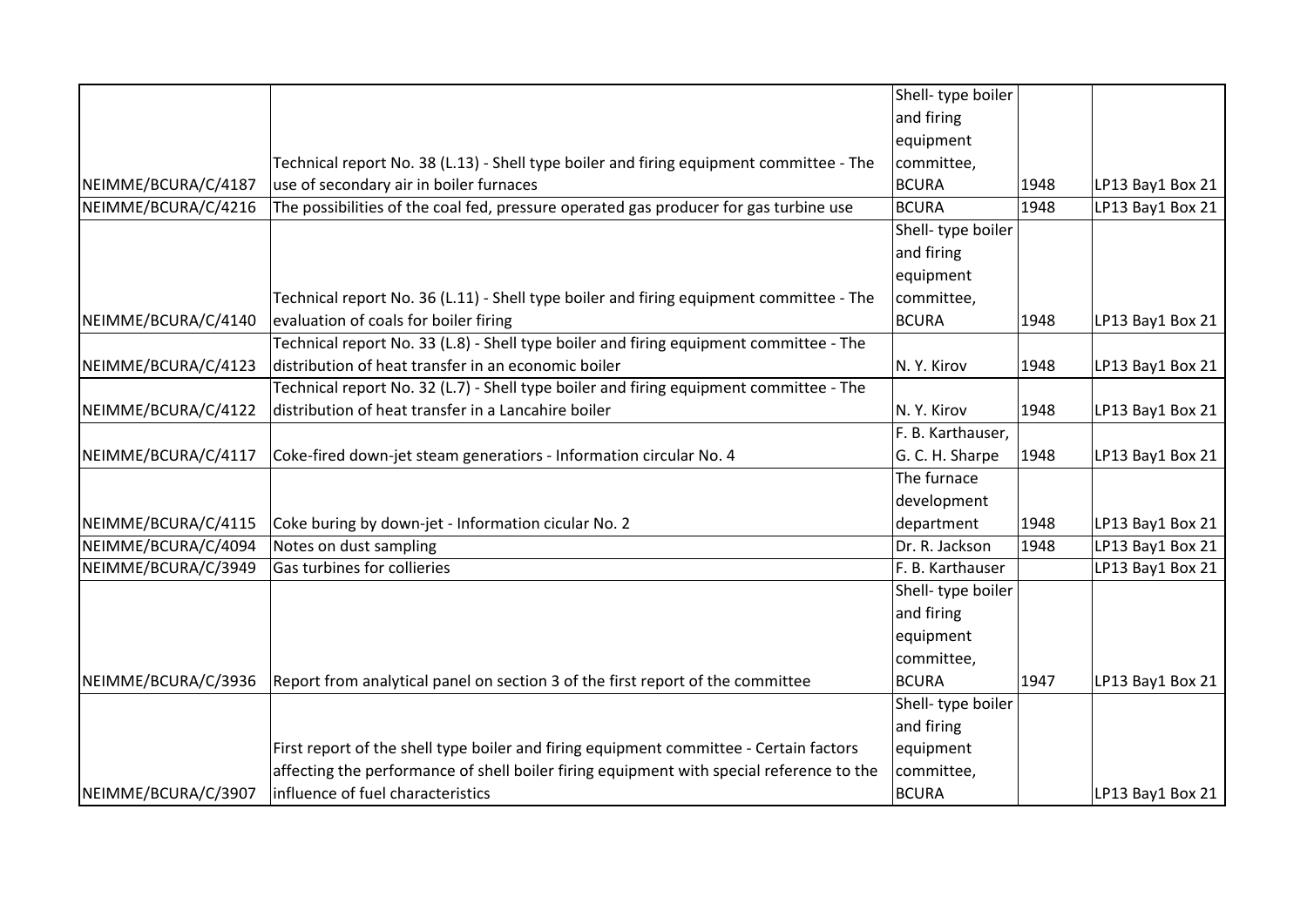|                     |                                                                                        | Shell-type boiler  |      |                  |
|---------------------|----------------------------------------------------------------------------------------|--------------------|------|------------------|
|                     |                                                                                        | and firing         |      |                  |
|                     |                                                                                        | equipment          |      |                  |
|                     | Corrigenda - Shell type boiler and firing equipment committee - Following meeting of   | committee,         |      |                  |
| NEIMME/BCURA/C/3864 | R/16/1 sub-committee 3 November 1944                                                   | BCURA              | 1944 | LP13 Bay1 Box 21 |
|                     |                                                                                        | Shell- type boiler |      |                  |
|                     |                                                                                        | and firing         |      |                  |
|                     |                                                                                        | equipment          |      |                  |
|                     |                                                                                        | committee,         |      |                  |
| NEIMME/BCURA/C/3803 | The thermal storage boiler                                                             | <b>BCURA</b>       | 1946 | LP13 Bay1 Box 21 |
|                     | Minutes - Shell type boiler and firing equipment committee - Analytical panel and heat |                    |      |                  |
| NEIMME/BCURA/C/3789 | circulation panle 3rd joint meeting - 11 October 1946                                  | BCURA              | 1946 | LP13 Bay1 Box 21 |
|                     |                                                                                        | Shell- type boiler |      |                  |
|                     |                                                                                        | and firing         |      |                  |
|                     |                                                                                        | equipment          |      |                  |
|                     |                                                                                        | committee,         |      |                  |
| NEIMME/BCURA/C/3782 | Memorandum - Unaccounted heat loss                                                     | <b>BCURA</b>       | 1946 | LP13 Bay1 Box 21 |
|                     |                                                                                        | Shell-type boiler  |      |                  |
|                     |                                                                                        | and firing         |      |                  |
|                     |                                                                                        | equipment          |      |                  |
|                     | Agenda - Shell type boiler and firing equipment committee 17th meeting - 18 October    | committee,         |      |                  |
| NEIMME/BCURA/C/3785 | 1946                                                                                   | <b>BCURA</b>       | 1946 | LP13 Bay1 Box 21 |
|                     |                                                                                        | Shell- type boiler |      |                  |
|                     |                                                                                        | and firing         |      |                  |
|                     |                                                                                        | equipment          |      |                  |
|                     |                                                                                        | committee,         |      |                  |
| NEIMME/BCURA/C/3778 | Minutes - Shell type boiler and firing equipment committee 16th meeting - 30 July 1946 | <b>BCURA</b>       | 1946 | LP13 Bay1 Box 21 |
| NEIMME/BCURA/C/3772 | Methods of assessing the condition of coal powderd in the grinding process             | <b>BCURA</b>       | 1946 | LP13 Bay1 Box 21 |
| NEIMME/BCURA/C/3768 | Short period grinding in laboratory machines                                           | <b>BCURA</b>       | 1946 | LP13 Bay1 Box 21 |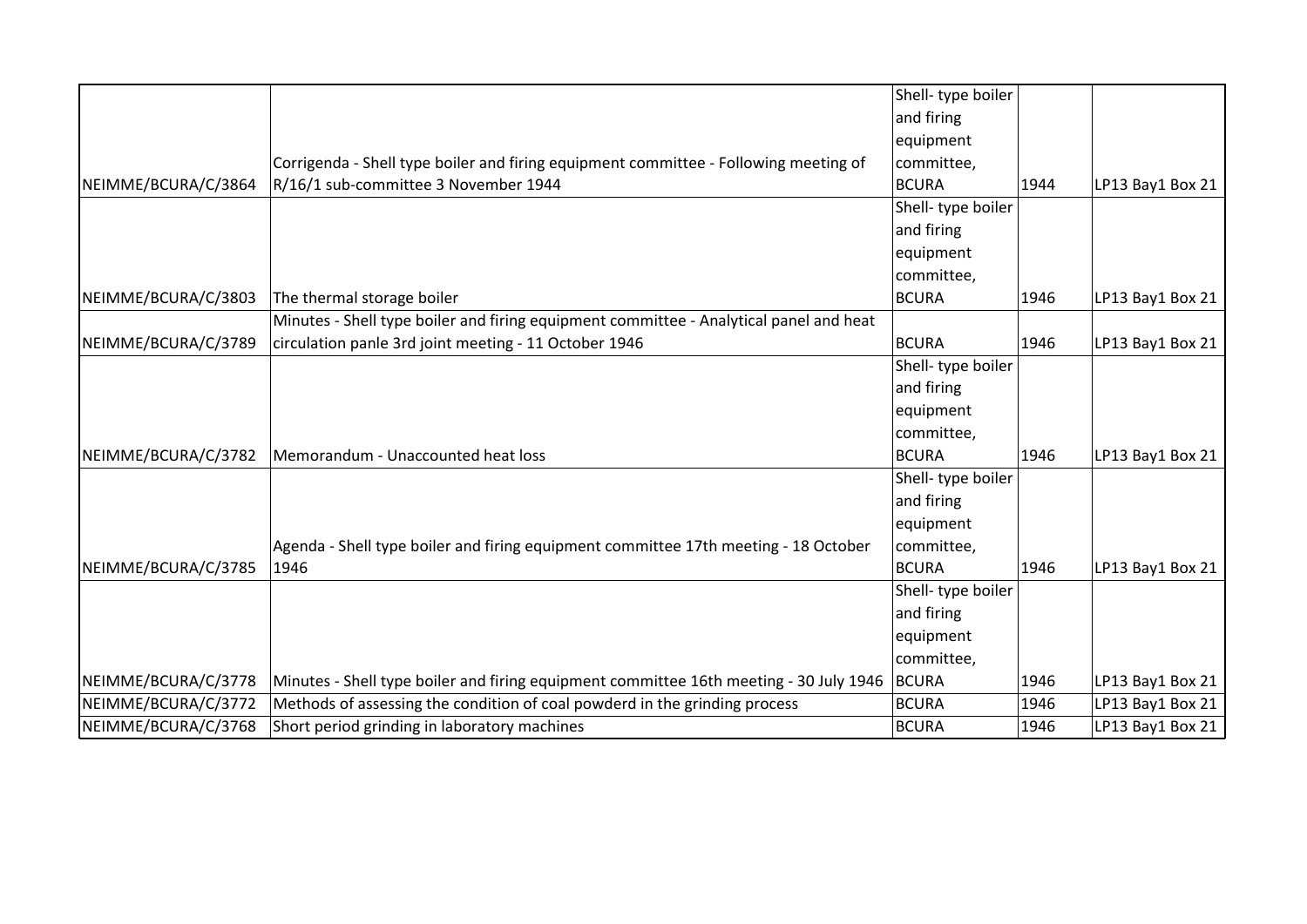|                                         |                                                                                             | Shell-type boiler        |      |                  |
|-----------------------------------------|---------------------------------------------------------------------------------------------|--------------------------|------|------------------|
|                                         |                                                                                             | and firing               |      |                  |
|                                         |                                                                                             | equipment                |      |                  |
|                                         | Technical report No. 24 - Shell type boiler and firing equipment committee - The            | committee,               |      |                  |
| NEIMME/BCURA/C/3730                     | distribution of coal on a furnace grate using a spreader type stoker                        | <b>BCURA</b>             | 1946 | LP13 Bay1 Box 21 |
|                                         | The influence of port design on open hearth furnace flames - Paper No. 11 Recording of      | J. R. Arthur, J. E.      |      |                  |
| NEIMME/BCURA/C/3726                     | waste gas analyses - A joint research by united steel companies ltd. and BCURA              | Doyle, G. Lomas   1946   |      | LP13 Bay1 Box 21 |
|                                         | The influence of port design on open hearth furnace flames - Paper No. 3 the variabiity     | I. D. L. Boswell,        |      |                  |
| NEIMME/BCURA/C/3725                     | of furnace performance - A joint research by united steel companies ltd. and BCURA          | M. W. Thring             | 1946 | LP13 Bay1 Box 21 |
|                                         | The influence of port design on open hearth furnace flames - Paper No. 15 the               |                          |      |                  |
|                                         | measurement of heat flow in the trial furnaces- A joint research by united steel            | R. Baulk, J. J.          |      |                  |
| NEIMME/BCURA/C/3693                     | companies ltd. and BCURA                                                                    | Reilly, R. Walker   1946 |      | LP13 Bay1 Box 21 |
|                                         | The influence of port design on open hearth furnace flames - Paper No. 15a Appendix I.      |                          |      |                  |
|                                         | of paper 15. The variability of heat flow - A joint research by united steel companies ltd. | R. L. Brown, F.          |      |                  |
| NEIMME/BCURA/C/3693a                    | and BCURA                                                                                   | Fereday                  | 1946 | LP13 Bay1 Box 21 |
|                                         | The influence of port design on open hearth furnace flames - Paper No. 19a Appendix II.     |                          |      |                  |
|                                         | of paper No. 19 The construction of heat balances for two trial casts - A joint research    | J. H. Chesters,          |      |                  |
| NEIMME/BCURA/C/3692a                    | by united steel companies Itd. and BCURA                                                    | M. W. Thring             | 1946 | LP13 Bay1 Box 21 |
|                                         | Thermal performance of open hearth furnaces - Paper No. 2 Purpose and plan of the           | J. H. Chesters,          |      |                  |
| NEIMME/BCURA/C/3694                     | trials                                                                                      | M. W. Thring             |      | LP13 Bay1 Box 21 |
|                                         | The influence of port design on open hearth furnace flames - Paper No. 16 Athe              |                          |      |                  |
|                                         | emissivity of producer gas flames in open hearth furnaces - A joint research by united      |                          |      |                  |
| NEIMME/BCURA/C/3695                     | steel companies ltd. and BCURA                                                              | R. Mayorcas              | 1946 | LP13 Bay1 Box 21 |
|                                         |                                                                                             | Shell-type boiler        |      |                  |
|                                         |                                                                                             | and firing               |      |                  |
|                                         |                                                                                             | equipment                |      |                  |
|                                         | Agenda and Corrigenda - Shell type boiler and firing equipment committee 1st annual         | committee,               |      |                  |
| NEIMME/BCURA/C/3701a report - section 2 |                                                                                             | <b>BCURA</b>             | 1946 | LP13 Bay1 Box 21 |
| NEIMME/BCURA/C/3711                     | Literature survey on ash composition in relation to its behaviour in furnace proctice       | G. A. Cave               | 1946 | LP13 Bay1 Box 21 |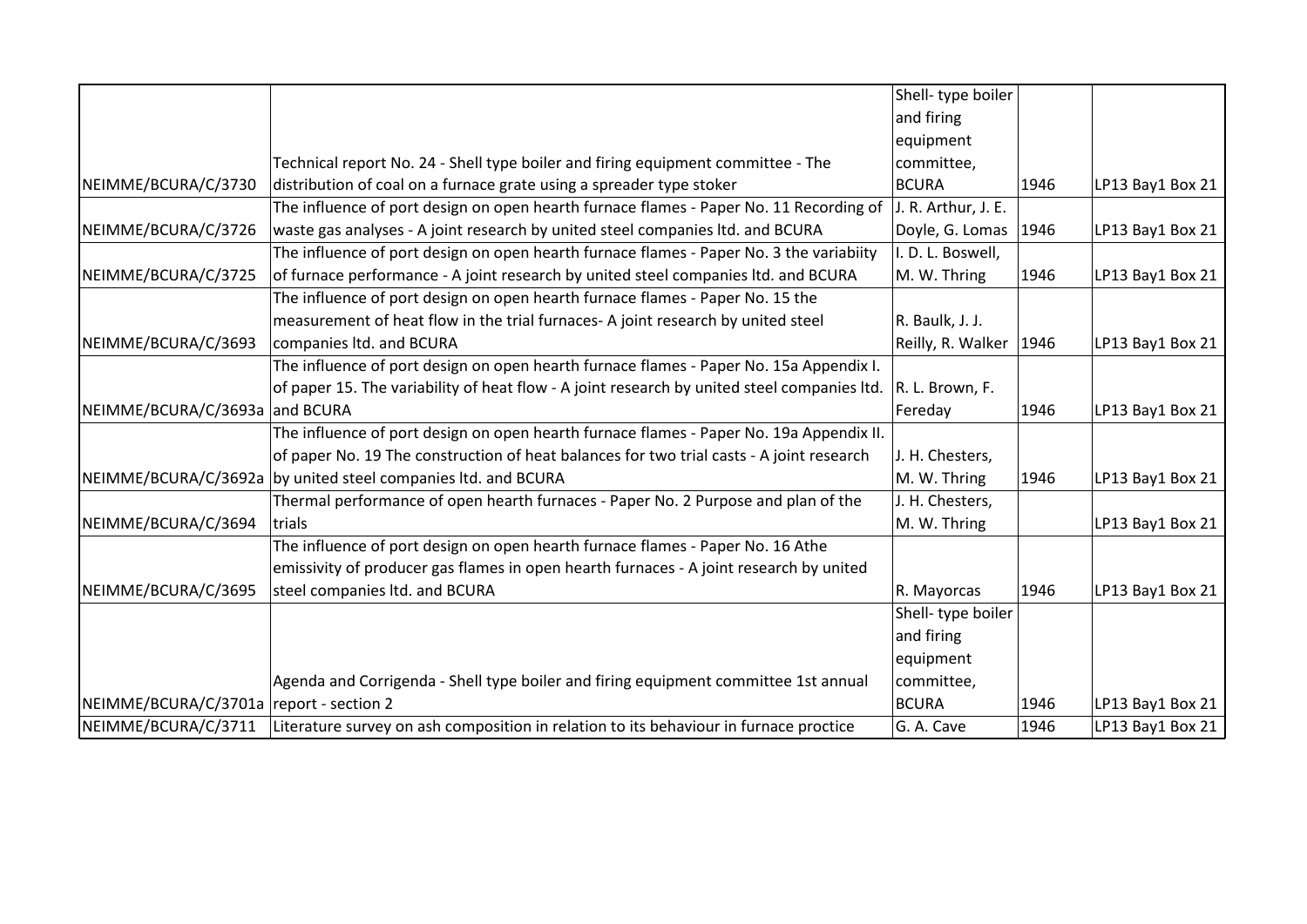|                     |                                                                                                                 | Shell-type boiler  |      |                  |
|---------------------|-----------------------------------------------------------------------------------------------------------------|--------------------|------|------------------|
|                     |                                                                                                                 | and firing         |      |                  |
|                     |                                                                                                                 | equipment          |      |                  |
|                     | Technical report No. 23 - Shell type boiler and firing equipment committee - The effect                         | committee,         |      |                  |
| NEIMME/BCURA/C/3714 | of secondary air on smoke emission from an economic boiler                                                      | <b>BCURA</b>       | 1946 | LP13 Bay1 Box 21 |
|                     |                                                                                                                 | Shell- type boiler |      |                  |
|                     |                                                                                                                 | and firing         |      |                  |
|                     |                                                                                                                 | equipment          |      |                  |
|                     | Technical report No. 22 - Shell type boiler and firing equipment committee - The effect                         | committee,         |      |                  |
| NEIMME/BCURA/C/3717 | of preheating the combustion air on the performance of a Lancashire boiler                                      | <b>BCURA</b>       | 1946 | LP13 Bay1 Box 21 |
|                     |                                                                                                                 | D. Flint, A. W.    |      |                  |
|                     |                                                                                                                 | Lindsay, R. F.     |      |                  |
| NEIMME/BCURA/C/4531 | Factors influencing the rate of sulphuric acid condensation on deupointmeter elements                           | Littlejohn         | 1951 | LP13 Bay1 Box 22 |
| NEIMME/BCURA/C/1175 | Memorandum                                                                                                      | Dr. E. S. Grumell  | 1941 | LP13 Bay1 Box 19 |
|                     | Technical report No. 68 (L. 41) - Shell type boiler and firing equipment committee - The                        | N.Y. Kirov, E.J.   |      |                  |
| NEIMME/BCURA/C/4435 | cleaning of boiler smoke tubes                                                                                  | MacDonald          | 1950 | LP13 Bay1 Box 22 |
|                     | Technical report No. 69 (L. 42) - Shell type boiler and firing equipment committee - Dust  N. Y. Kirov, E. J.   |                    |      |                  |
| NEIMME/BCURA/C/4443 | deposits in an economic boiler                                                                                  | MacDonald          | 1950 | LP13 Bay1 Box 22 |
|                     | Physics report No. 16 - 1950 annual general meeting of the iron and steel institute -                           |                    |      |                  |
| NEIMME/BCURA/C/4450 | Blast furnace gas cleaning                                                                                      | Dr. R. Jacson      | 1950 | LP13 Bay1 Box 22 |
|                     | Technical report No. 72 (L. 45) - Shell type boiler and firing equipment committee - The                        |                    |      |                  |
|                     | influence of coal characteristics upon boiler performance - A theoretical study of the                          |                    |      |                  |
| NEIMME/BCURA/C/4451 | effect of the nature of the heat release in an economic boiler                                                  | J. R. Stott        | 1950 | LP13 Bay1 Box 22 |
|                     | Technical report No. 70 (L. 43) - Shell type boiler and firing equipment committee -                            |                    |      |                  |
| NEIMME/BCURA/C/4452 | Surface heat loss and its effect on the performance of an economica boiler                                      | M. V. Murray       | 1950 | LP13 Bay1 Box 22 |
|                     | Technical report No. 71 (L. 44) - Shell type boiler and firing equipment committeee - The $ F$ . Fereday, D. C. |                    |      |                  |
| NEIMME/BCURA/C/4454 | effect of coal characteristocs on boiler performance - Part 1. A preliminary study                              | Gunn               | 1950 | LP13 Bay1 Box 22 |
|                     | Technical report No. 73 (L. 46) - Shell type boiler and firing equipment committee - The                        | M. V. Murray, D.   |      |                  |
| NEIMME/BCURA/C/4480 | effect of a horizontal refractory baffle on the performance of an economic boiler                               | C. Gunn            | 1950 | LP13 Bay1 Box 22 |
|                     | Technical report No. 75 (L. 48) - Shell type boiler and firing equipment committee - The                        |                    |      |                  |
|                     | effect of coal characteristics upon boiler performance - Part 2. General conclusions                            |                    |      |                  |
| NEIMME/BCURA/C/4484 | drawn from the initial experiement                                                                              | D. C. Gunn         | 1950 | LP13 Bay1 Box 22 |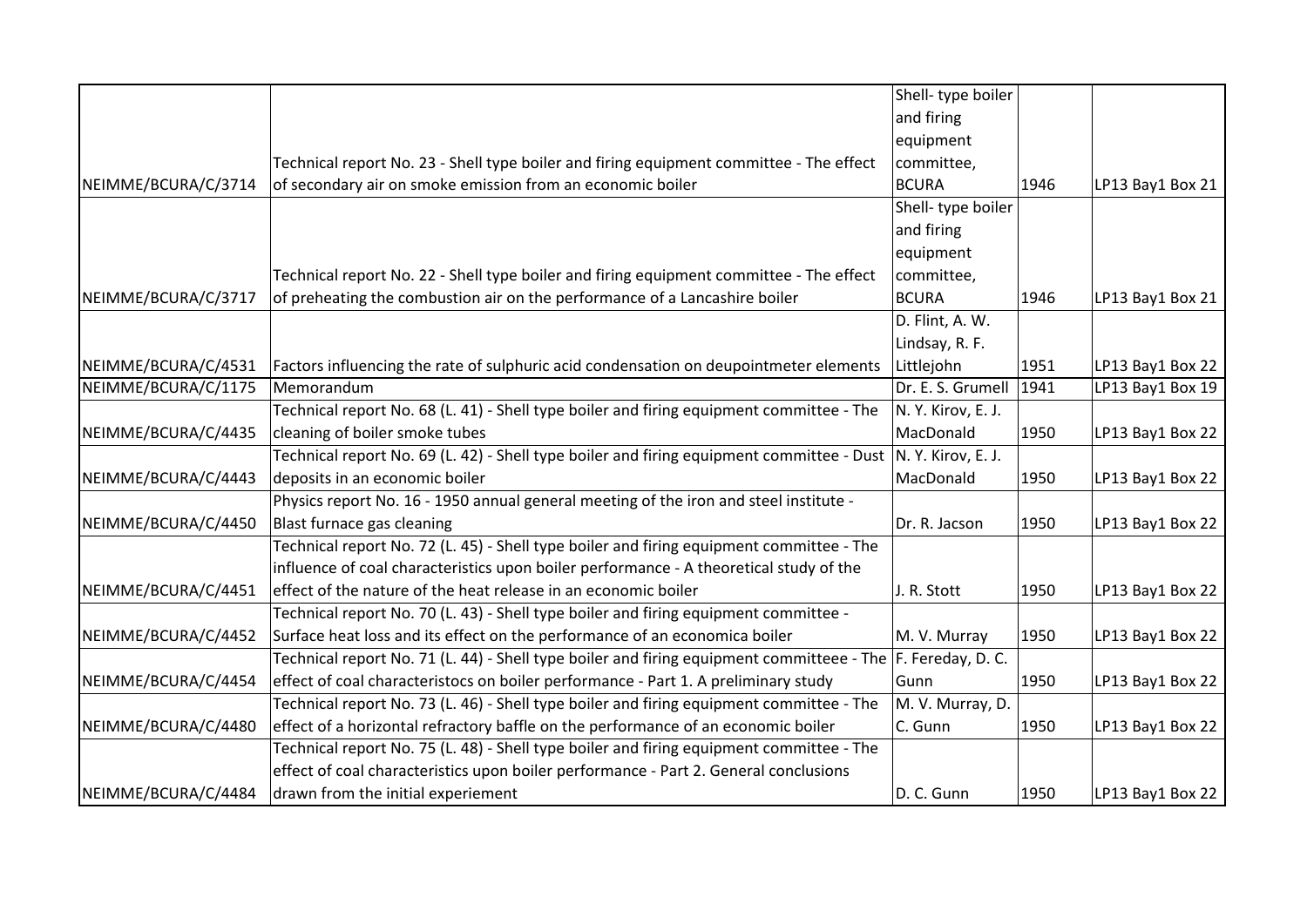|                      | Investigations into the corrosive tendancies of flue gases using the low temperature                       |                          |      |                  |
|----------------------|------------------------------------------------------------------------------------------------------------|--------------------------|------|------------------|
| NEIMME/BCURA/C/4490a | probe - Report of field trials carried out up to april 1950                                                | G. C. Thurlow            | 1951 | LP13 Bay1 Box 22 |
| NEIMME/BCURA/C/4490  | An air cooled metal probe for the investigation of the corrosive nature of boiler flue                     |                          |      |                  |
| (EP)                 | gases                                                                                                      | G. C. Thurlow            | 1951 | LP13 Bay1 Box 22 |
|                      | An interim report on a laboratory investigation of the SO3 content of flue gases from                      | K. Donnan, A. F.         |      |                  |
| NEIMME/BCURA/C/4493  | the combustion of pulverisation                                                                            | Honeyball                | 1951 | LP13 Bay1 Box 22 |
|                      | List of committee reports and published papers on boiler research programme at B.C.                        |                          |      |                  |
| NEIMME/BCURA/C/4500  | U. R. A.                                                                                                   | <b>BCURA</b>             | 1951 | LP13 Bay1 Box 22 |
| NEIMME/BCURA/C/4506  | The reactivity of coke to SO3                                                                              | R. W. Kear               | 1951 | LP13 Bay1 Box 22 |
| NEIMME/BCURA/C/4506  |                                                                                                            |                          |      |                  |
| (EP)                 | The reactivity of coke to SO3 - amended version                                                            | R. W. Kear               | 1952 | LP13 Bay1 Box 22 |
|                      | Preliminary dewpoint observations on spreader stoker fired boilers at Kearsley. June                       |                          |      |                  |
| NEIMME/BCURA/C/4504  | and October 1950                                                                                           | D. Flint                 | 1951 | LP13 Bay1 Box 22 |
|                      |                                                                                                            | P. F. Corbett, W.        |      |                  |
| NEIMME/BCURA/C/4505  | Tests at Carlisle and Blackburn power stations. November 1950                                              | McCamley                 | 1951 | LP13 Bay1 Box 22 |
| NEIMME/BCURA/C/4511  | Statement to the boiler availability committee - Summary of work carried out in 1950                       | <b>BCURA</b>             | 1951 | LP13 Bay1 Box 22 |
|                      | A preliminary survey of the dewpoint characteristics of flue gases from power station                      | P. F. Corbett, F.        |      |                  |
| NEIMME/BCURA/C/4530  | boiler plant                                                                                               | Fereday, D. Flint   1951 |      | LP13 Bay1 Box 22 |
|                      |                                                                                                            | P. F. Corbett, H.        |      |                  |
| NEIMME/BCURA/C/4419  | Tests on oil- fired boilers at Bankside Power Station                                                      | D. Taylor                | 1950 | LP13 Bay1 Box 22 |
| NEIMME/BCURA/C/4434  | The influence of zinc oxide smokes on the oxidation of SO2 in coal gas flames                              | R. F. Littlejohn         | 1950 | LP13 Bay1 Box 22 |
|                      |                                                                                                            | D. Flint, A. W.          |      |                  |
| NEIMME/BCURA/C/4418  |                                                                                                            | Lindsay, R. F.           |      |                  |
| (EP)                 | The effect of metal oxide smokes on the SO3 content of combustion gases from fuel oils                     | Littlejohn               | 1952 | LP13 Bay1 Box 22 |
|                      |                                                                                                            | D. Flint, A. W.          |      |                  |
|                      | The SO3 content of combustion gases from fuel oils - Part 2. Tests on small oil fired units Lindsay, R. F. |                          |      |                  |
| NEIMME/BCURA/C/4418  | at the fuel oil technical experimental station of the Shell Petroleum Co. Ltd. Fulham                      | Littlejohn               | 1950 | LP13 Bay1 Box 22 |
| NEIMME/BCURA/C/4417  | The SO3 content of the combusion gases from an oil fired water-tube boiler - With                          | P. F. Corbett, F.        |      |                  |
| (EP)                 | statistical appendix                                                                                       | Fereday                  | 1952 | LP13 Bay1 Box 22 |
|                      | The SO3 content of combustion gases from fuel oils - Part 1. Tests in the boiler house at                  |                          |      |                  |
| NEIMME/BCURA/C/4417  | Stanlow Refinery, Shell Refining and Marketing Co. Ltd.                                                    | P. F. Corbett            | 1950 | LP13 Bay1 Box 22 |
|                      | Report on the planning of the first series of engineering trials at limuiden - flame                       |                          |      |                  |
| NEIMME/BCURA/C/4416  | radiation research joint committee                                                                         | R. L. Brown              | 1950 | LP13 Bay1 Box 22 |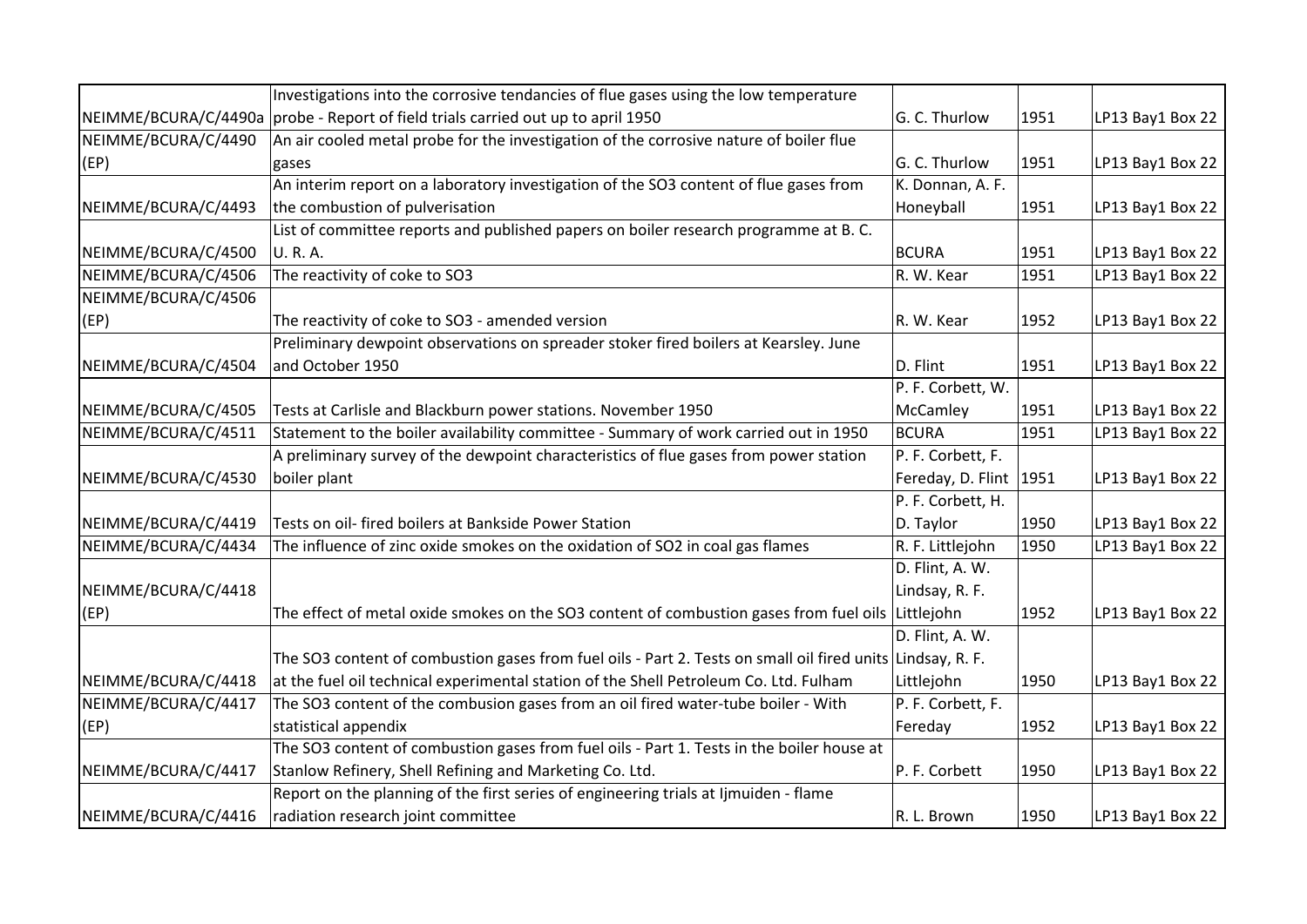|                     | Session III - Survey of industrial problems involving the combined flow of fluids and                        |                    |      |                  |
|---------------------|--------------------------------------------------------------------------------------------------------------|--------------------|------|------------------|
| NEIMME/BCURA/C/4413 | solids - Institute of phusics conference on some aspects of fluid flow                                       | R. L. Brown        | 1950 | LP13 Bay1 Box 22 |
| NEIMME/BCURA/C/4409 | The specific conductivity of aqueous solutions of sulphuric acid                                             | J. E. Roughton     | 1950 | LP13 Bay1 Box 22 |
| NEIMME/BCURA/C/4408 | The rate of condensation of sulphuric acid from gases of high dewpoint                                       | H. D. Taylor       | 1950 | LP13 Bay1 Box 22 |
|                     | Technical report No. 100 - Shell type boiler and firing equipment committee -                                | N.Y. Kirov, A.G.   |      |                  |
| NEIMME/BCURA/C/4557 | Experiements with three novel types of turbulence promoters in boiler smoke tubes                            | Wall               | 1951 | LP13 Bay1 Box 22 |
|                     | Technical report No. 103 - Shell type boiler and firing equipment committee - Boiler                         |                    |      |                  |
|                     | smoke tube investigation No. 9 - Gas temperature gradients in smoke tubes of different                       | N. Y. Kirov, A. G. |      |                  |
| NEIMME/BCURA/C/4559 | design                                                                                                       | Wall               | 1951 | LP13 Bay1 Box 22 |
| NEIMME/BCURA/C/4560 | The influence of certain smokes and dusts on the SO3 content of flue gases in power                          | P. F. Corbett, D.  |      |                  |
| (EP)                | station boilers                                                                                              | Flint              | 1951 | LP13 Bay1 Box 22 |
|                     | Technical report No. 102 - Shell type boiler and firing equipment committee - Boiler                         |                    |      |                  |
|                     | smoke investigation No. 8 - The effect of tube design on heat transfer and pressure                          | N.Y. Kirov, A.G.   |      |                  |
| NEIMME/BCURA/C/4562 | drop: the sinuflo tube                                                                                       | Wall               | 1951 | LP13 Bay1 Box 22 |
|                     | Further investigations into the corrosion of a steel surface by condensed films of                           |                    |      |                  |
| NEIMME/BCURA/C/4605 | sulphuric acid                                                                                               | R. W. Kear         | 1952 | LP13 Bay1 Box 22 |
|                     | tests on a metal rotary air preheater to investigate the effect of SO3 concentration on                      |                    |      |                  |
| NEIMME/BCURA/C/4567 | low temperature corrosion                                                                                    | G. C. Thurlow      | 1951 | LP13 Bay1 Box 22 |
| NEIMME/BCURA/C/4567 |                                                                                                              |                    |      |                  |
| (EP)                | Corrosion studies on a model rotary air preheater                                                            | G. C. Thurlow      | 1952 | LP13 Bay1 Box 22 |
|                     |                                                                                                              | A. F. Honeyball,   |      |                  |
|                     | Combustion pot observations on the condensation characteristics of the flue gases from $ W$ . McCamley, V.   |                    |      |                  |
| NEIMME/BCURA/C/4606 | selected power station coals                                                                                 | Read               | 1952 | LP13 Bay1 Box 22 |
| NEIMME/BCURA/C/4605 | Further investigations into the corrosion of a steel surface by condensed films of                           |                    |      |                  |
| (EP)                | sulphuric acid                                                                                               | R. W. Kear         | 1954 | LP13 Bay1 Box 22 |
| NEIMME/BCURA/C/4602 | Impressions arising from an american visit                                                                   | J. R. Arthur       | 1952 | LP13 Bay1 Box 22 |
| NEIMME/BCURA/C/4601 | Interim memo on G. I. two-stage gasification process                                                         | S. A. Burke        | 1952 | LP13 Bay1 Box 22 |
|                     | The effect of flue gas recirculation on the formation of deposits - Preliminary tests on a                   | A. W. Lindsay, G.  |      |                  |
| NEIMME/BCURA/C/4590 | chain grate stoker at Barking Power Station                                                                  | G. Thurlow         | 1952 | LP13 Bay1 Box 22 |
|                     | Boiler department report No. 149 - Heat transfer in the smoke tube banks and to the                          |                    |      |                  |
| NEIMME/BCURA/C/4894 | tube end plates of an economic boiler                                                                        | <b>BCURA</b>       | 1954 | LP13 Bay1 Box 23 |
|                     | Boiler department report No. 132a - The effect of coal quality on the efficiency of a shall-M. V. Murray, E. |                    |      |                  |
| NEIMME/BCURA/C/4829 | type boiler equipped with a travelling grate stoker                                                          | J. MacDonald       |      | LP13 Bay1 Box 23 |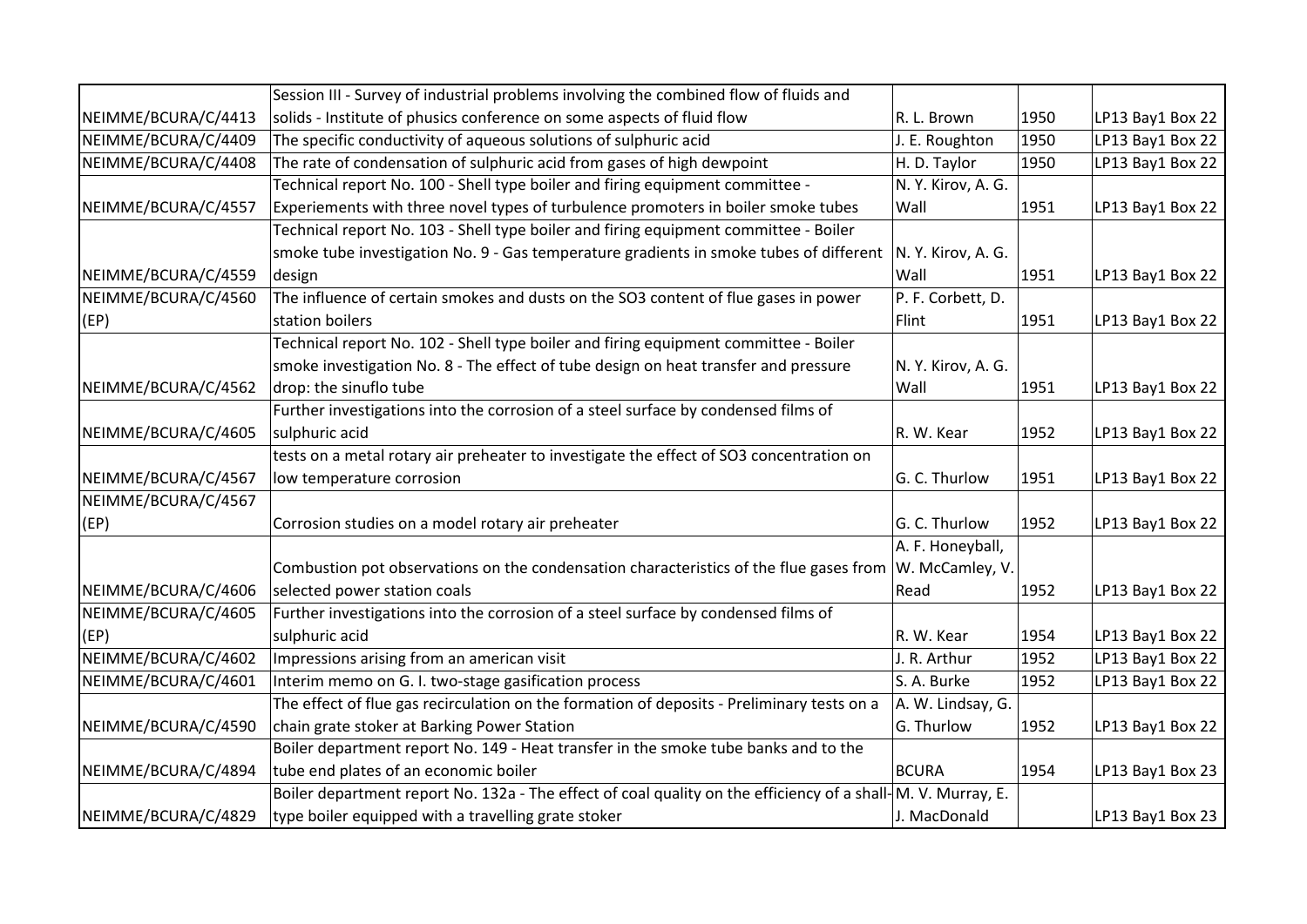|                     | Boiler department report No. 146 - The flow of air through beds of green coal (and its                    |                   |      |                  |
|---------------------|-----------------------------------------------------------------------------------------------------------|-------------------|------|------------------|
| NEIMME/BCURA/C/4833 | relationship to combustion on a travelling grate)                                                         | BCURA             | 1954 | LP13 Bay1 Box 23 |
|                     | The effect of flue gas recirculation and humidification on deposits and corrosion -                       | A. F. Honeyball,  |      |                  |
| NEIMME/BCURA/C/4871 | further combustion pot studies                                                                            | W. McCamley       | 1954 | LP13 Bay1 Box 23 |
|                     |                                                                                                           | M. E. How, R. W.  |      |                  |
| NEIMME/BCURA/C/4724 | The development and construction of a pilot scale furnace fired by pulverised coal                        | Kear              | 1953 | LP13 Bay1 Box 23 |
|                     |                                                                                                           | M. E. How, R. W.  |      |                  |
| NEIMME/BCURA/C/4727 | A piolt scale furnce for experiemental studies of the behaviour of mineral matter during                  | Kear, G.          |      |                  |
| (EP)                | the combustion of pulverised coal                                                                         | Whittingham       | 1954 | LP13 Bay1 Box 23 |
|                     | The formation of alkali bonded deposits - Laboratory studies of the behaviour of sodium                   |                   |      |                  |
| NEIMME/BCURA/C/4768 | and potassium chlorides in flue gases containing oxides of sulphur                                        | R. F. Littlejohn  | 1953 | LP13 Bay1 Box 23 |
| NEIMME/BCURA/C/4780 | The formation of alkali bonded deposits - Laboratory studies of the behaviour of sodium  K. H. Brinsmead, |                   |      |                  |
| (EP)                | during combustion                                                                                         | R. W. Kear        | 1955 | LP13 Bay1 Box 23 |
|                     |                                                                                                           | Dr. I. G. C.      |      |                  |
| NEIMME/BCURA/C/4794 | Report on visits to USA - 22 August to 6 October 1953                                                     | Dryburn           | 1954 | LP13 Bay1 Box 23 |
| NEIMME/BCURA/C/4807 | Boiler department report No. 140 - Initial tests on the coking stoker                                     | <b>BCURA</b>      |      | LP13 Bay1 Box 23 |
|                     | Boiler department report No. 141 - The high pressure hot water boiler at Leatherhead -                    |                   |      |                  |
| NEIMME/BCURA/C/4808 | Some aspects of performance under conditions of high burning rates                                        | BCURA             | 1954 | LP13 Bay1 Box 23 |
|                     |                                                                                                           | W. M. Crane, A.   |      |                  |
|                     | The application of an air cooled probe to the collection and analysis of high temperature                 | W. lindsay, G. C. |      |                  |
| NEIMME/BCURA/C/4647 | deposits - Interim report                                                                                 | Thurlow           | 1952 | LP13 Bay1 Box 23 |
|                     |                                                                                                           | W. M. Crane, A.   |      |                  |
| NEIMME/BCURA/C/4647 |                                                                                                           | W. lindsay, G. C. |      |                  |
| (EP)                | An air cooled probe for the collection of deposits in coal fired boilers                                  | Thurlow           | 1954 | LP13 Bay1 Box 23 |
|                     | The effect of auxiliary fuel firing on the SO3 content of flue gases - Field tests at                     | K. Barker, P. F.  |      |                  |
| NEIMME/BCURA/C/4652 | Brimsdown Power Station December 1950 - may 1952                                                          | Corbett           | 1952 | LP13 Bay1 Box 23 |
| NEIMME/BCURA/C/4652 |                                                                                                           | K. Barker, P. F.  |      |                  |
| (EP)                | The effect of auxiliary fuel firing on the SO3 content of flue gases                                      | Corbett           | 1954 | LP13 Bay1 Box 23 |
|                     | Boiler department report No. 113 - Recent work by B. C. U. R. A. on the effect of ash on                  | E. J. MacDonald,  |      |                  |
| NEIMME/BCURA/C/4662 | the performance of shell boilers                                                                          | M. V. Murray      | 1952 | LP13 Bay1 Box 23 |
|                     | Boiler department report No. 121 - report on the programmes advisory panel (R 16) to                      |                   |      |                  |
| NEIMME/BCURA/C/4686 | R/16 committee                                                                                            | <b>BCURA</b>      | 1952 | LP13 Bay1 Box 23 |
| NEIMME/BCURA/C/4705 | The B. C. U. R. A. cage radiometer - notes on its design use and maintenance                              | <b>BCURA</b>      | 1953 | LP13 Bay1 Box 23 |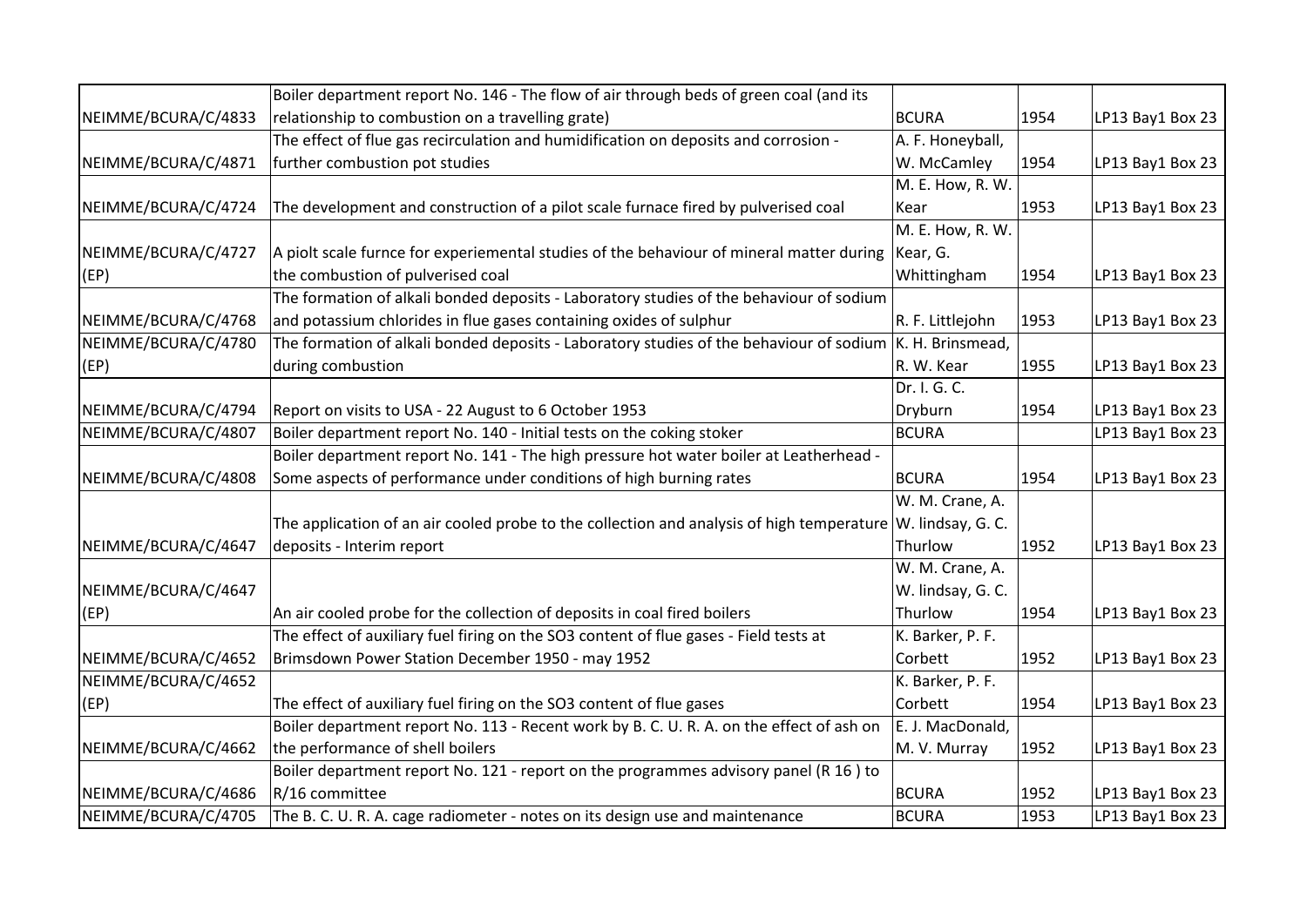| NEIMME/BCURA/C/4709 | Information circular No. 73 - Downjet coke burner and high speed heating of metals                      | G. C. H. Sharpe    | 1953 | LP13 Bay1 Box 23 |
|---------------------|---------------------------------------------------------------------------------------------------------|--------------------|------|------------------|
| NEIMME/BCURA/C/4719 | <b>Brochure: Temperature recorders</b>                                                                  | <b>BCURA</b>       | 1953 | LP13 Bay1 Box 23 |
|                     | Report to the boiler availability committee - Research work carried out from 1st April to               |                    |      |                  |
| NEIMME/BCURA/C/5373 | 30th September 1962                                                                                     | <b>BCURA</b>       | 1962 | LP13 Bay1 Box 24 |
| NEIMME/BCURA/C/5270 | Prliminary report on the Centrifugal Mill                                                               | <b>BCURA</b>       | 1959 | LP13 Bay1 Box 24 |
|                     | Second progress report on the development of the Centrifugal Mill - October to                          |                    |      |                  |
| NEIMME/BCURA/C/5280 | Novemebr 1959                                                                                           | <b>BCURA</b>       | 1959 | LP13 Bay1 Box 24 |
| NEIMME/BCURA/C/5304 | Grinding section - Progress report January to June 1960                                                 | <b>BCURA</b>       | 1960 | LP13 Bay1 Box 24 |
| NEIMME/BCURA/C/5305 | Summary - Grinding section progress report January - June 1960                                          | <b>BCURA</b>       | 1960 | LP13 Bay1 Box 24 |
|                     | Report to the boiler availability committee - Summary of research work carried out from                 |                    |      |                  |
| NEIMME/BCURA/C/5320 | 1st April to 30th September 1960                                                                        | <b>BCURA</b>       | 1960 | LP13 Bay1 Box 24 |
| NEIMME/BCURA/C/5335 | Some properties of coals and their variations with rank - June 1961                                     | <b>BCURA</b>       | 1961 | LP13 Bay1 Box 24 |
|                     |                                                                                                         | G. W. C. Allan,    |      |                  |
|                     |                                                                                                         | W. E. Dale, B.     |      |                  |
| NEIMME/BCURA/C/5345 | Trial on a hand fired intermittent brick kiln                                                           | Neve               | 1961 | LP13 Bay1 Box 24 |
|                     |                                                                                                         | D. W. Gill, W. E.  |      |                  |
| NEIMME/BCURA/C/5346 | Comparative gas analyses in the mains of two producer gas fired lime kilns                              | Dale               | 1961 | LP13 Bay1 Box 24 |
|                     |                                                                                                         | G. W. C. Allan,    |      |                  |
| NEIMME/BCURA/C/5367 | The reduction of fume emission from gas producer coal feeding devices                                   | W. E. Dale         | 1962 | LP13 Bay1 Box 24 |
|                     | Boiler department report No. 202 - Progress report on work of the boiler department                     |                    |      |                  |
| NEIMME/BCURA/C/5204 | for 1958 (up to Sept. 1st)                                                                              | <b>BCURA</b>       | 1958 | LP13 Bay1 Box 24 |
| NEIMME/BCURA/C/5205 | Boiler department report No. 203 - Provisional programme for 1959                                       | <b>BCURA</b>       | 1959 | LP13 Bay1 Box 24 |
| NEIMME/BCURA/C/5206 | Boiler department report No. 204 - A survey of selected coal and oil fired boiler plant                 | <b>BCURA</b>       | 1958 | LP13 Bay1 Box 24 |
|                     |                                                                                                         | Shell-type boiler  |      |                  |
|                     |                                                                                                         | and firing         |      |                  |
|                     |                                                                                                         | equipment          |      |                  |
|                     | Agenda - Shell boiler and firing equipment committee 55th meeting - 24 September                        | committee,         |      |                  |
| NEIMME/BCURA/C/5207 | 1958                                                                                                    | <b>BCURA</b>       | 1958 | LP13 Bay1 Box 24 |
|                     |                                                                                                         | Shell- type boiler |      |                  |
|                     |                                                                                                         | and firing         |      |                  |
|                     |                                                                                                         | equipment          |      |                  |
|                     |                                                                                                         | committee,         |      |                  |
|                     | NEIMME/BCURA/C/3721   Minutes - Shell boiler and firing equipment committee 15th meeting - 25 June 1946 | <b>BCURA</b>       | 1946 | LP13 Bay1 Box 21 |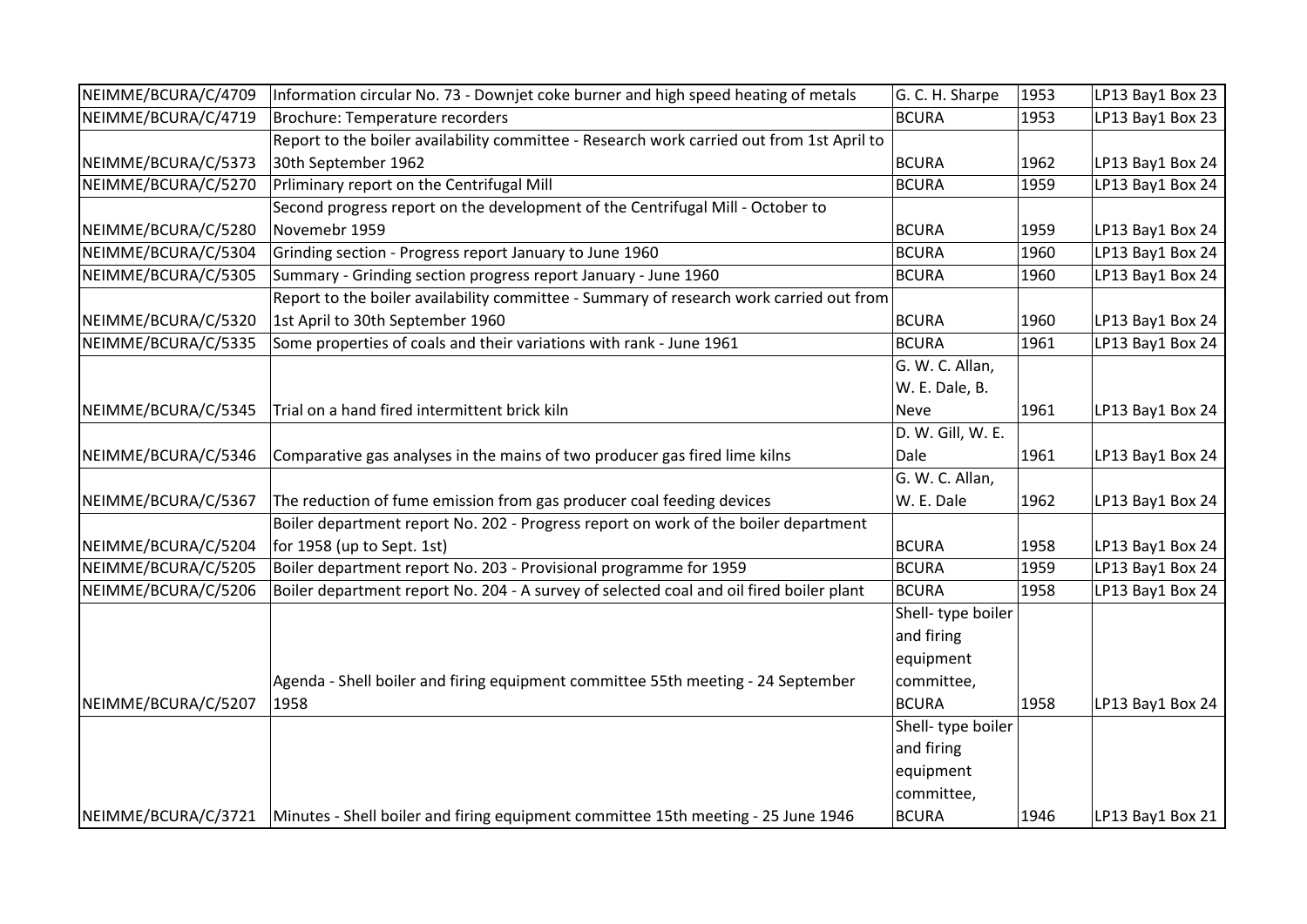| NEIMME/BCURA/C/5216 | Minutes - Combustion panel 10th meeting - 16 September 1958                             | <b>BCURA</b>      | 1958 | LP13 Bay1 Box 24 |
|---------------------|-----------------------------------------------------------------------------------------|-------------------|------|------------------|
|                     | Forth progress report of experimental work carried out under contract No.               |                   |      |                  |
| NEIMME/BCURA/C/5223 | CON/HAR/EMR/999 - An investigation into the reactivity of graphite with gases           | <b>BCURA</b>      | 1958 | LP13 Bay1 Box 24 |
|                     | Report to the boiler availability committee - Summary of research work carried out from |                   |      |                  |
| NEIMME/BCURA/C/5233 | 1st October 1959 to 31st March 1960                                                     | <b>BCURA</b>      | 1960 | LP13 Bay1 Box 24 |
|                     | Physics department experiement No. 132 - Dust sampling tests on the corrosion           |                   |      |                  |
| NEIMME/BCURA/C/5246 | investigation plant at Barking B Power Station                                          | <b>BCURA</b>      |      | LP13 Bay1 Box 24 |
|                     | Second progress report of experimental work carried out under contract No.              |                   |      |                  |
| NEIMME/BCURA/C/5175 | CON/HAR/EMR/999 - An investigation into the reactivity of graphite with gases           | BCURA             | 1958 | LP13 Bay1 Box 24 |
|                     | Boiler department report No. 193 - Air/fuel radio controller - further developments of  |                   |      |                  |
| NEIMME/BCURA/C/5178 | the device and its performance when in operation on the experiemental economic          | P. E. Simmons     | 1958 | LP13 Bay1 Box 24 |
| NEIMME/BCURA/C/5179 | Boiler department report No. 194 - Preliminary survey into problems of coal handling    | <b>BCURA</b>      | 1958 | LP13 Bay1 Box 24 |
|                     | Boiler department report no. 195 - Programmes toward the development of a fully         |                   |      |                  |
| NEIMME/BCURA/C/5180 | automatic coal-firing appliance for industrial boilers                                  | <b>BCURA</b>      | 1958 | LP13 Bay1 Box 24 |
|                     |                                                                                         | Shell-type boiler |      |                  |
|                     |                                                                                         | and firing        |      |                  |
|                     |                                                                                         | equipment         |      |                  |
|                     |                                                                                         | committee,        |      |                  |
| NEIMME/BCURA/C/5184 | Agenda - Shell boiler and firing equipment committee 54th meeting - 7 may 1958          | <b>BCURA</b>      | 1958 | LP13 Bay1 Box 24 |
|                     | Boiler department report No. 196 - Some estimates of comparative costs - Programmes     |                   |      |                  |
| NEIMME/BCURA/C/5192 | towards the development of fully automatic coal-firing appliance for industrial boilers | BCURA             | 1958 | LP13 Bay1 Box 24 |
| NEIMME/BCURA/C/5194 | Boiler department report No. 198 - Unaccounted heat loss                                | T. J. K. Rolfe    | 1958 | LP13 Bay1 Box 24 |
|                     |                                                                                         | K. Langdon, T. J. |      |                  |
| NEIMME/BCURA/C/5195 | Boiler department report No. 199 - The combustion of coal - oil mixtures                | K. Rolfe          | 1958 | LP13 Bay1 Box 24 |
|                     | Third progress report of experimental work carried out under contract No.               |                   |      |                  |
| NEIMME/BCURA/C/5203 | CON/HAR/EMR/999 - An investigation into the reactivity of graphite with gases           | <b>BCURA</b>      | 1958 | LP13 Bay1 Box 24 |
| NEIMME/BCURA/C/5051 | Boiler department report No. 167(a) - The performance of an overfeed coking stoker      | <b>BCURA</b>      | 1956 | LP13 Bay1 Box 24 |
| NEIMME/BCURA/C/5070 | The performance of an overfeed coking stoker using 1/2" - 0 smalls                      | M. V. Murray      | 1957 | LP13 Bay1 Box 24 |
| NEIMME/BCURA/C/5073 | Boiler department report No. 175 - The combustion pot and the travelling-grate stoker   | <b>BCURA</b>      | 1957 | LP13 Bay1 Box 24 |
|                     | Boiler department report No. 178 - Travelling-grate stoker development - Air            |                   |      |                  |
| NEIMME/BCURA/C/5082 | distribution and fuel bed stability                                                     | <b>BCURA</b>      | 1957 | LP13 Bay1 Box 24 |
| NEIMME/BCURA/C/5120 | Boiler department report No. 183 - Backend fouling in shell boilers and field           | <b>BCURA</b>      | 1957 | LP13 Bay1 Box 24 |